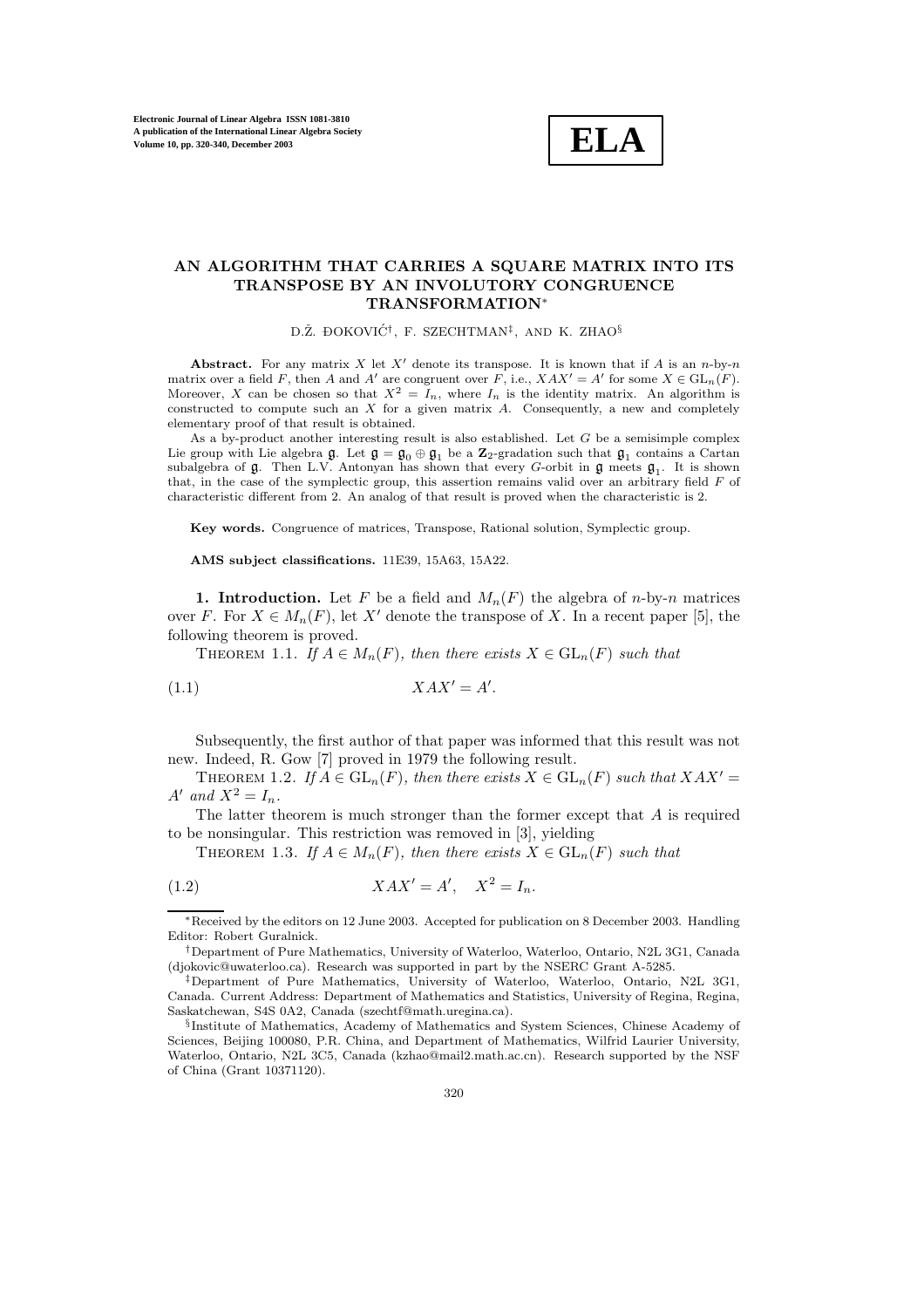$$
\boxed{\text{ELA}}
$$

Congruence of a Matrix and its Transpose 321

We point out that the proof of Theorem 1.1 in [5] and that of Theorem 1.2 in [7] are based on the previous work of C. Riehm [9]. In section 3 we shall indicate how Theorem 1.3 can be derived from Theorem 1.2 by means of a result of P. Gabriel [6] (as restated by W.C. Waterhouse in [11]).

In a certain sense, Theorem 1.1 is quite surprising (and so is Theorem 1.3). Indeed the matrix equation (1.1) is equivalent to a system of  $n^2$  quadratic equations in  $n^2$  variables  $x_{ij}$ , the entries of the matrix  $X = [x_{ij}]$ . There is no apparent reason why this system of quadratic equations should have a nonsingular rational solution, i.e., a solution  $X \in GL_n(F)$ . (Note that if A is nonsingular then (1.1) implies that  $\det(X) = \pm 1.$ 

Let us illustrate this point with an example. Say,  $n = 3$  and the given matrix is

$$
A = \left[ \begin{array}{rrr} a & 1 & 0 \\ 0 & 0 & 1 \\ 0 & 0 & 0 \end{array} \right], \quad a \neq 0.
$$

Writing the unknown matrix  $X$  as

$$
X = \left[ \begin{array}{ccc} x & y & z \\ u & v & w \\ p & q & r \end{array} \right],
$$

the above mentioned system of quadratic equations is:

$$
ax^{2} + xy + yz = a, \quad axu + xv + yw = 0,
$$
  
\n
$$
axp + xq + yr = 0, \quad axu + yu + zv = 1,
$$
  
\n
$$
au^{2} + uv + vw = 0, \quad aup + uq + vr = 0,
$$
  
\n
$$
axp + yp + zq = 0, \quad aup + vp + wq = 1,
$$
  
\n
$$
ap^{2} + pq + qr = 0.
$$

It is not obvious that this system has a nonsingular rational solution. Nevertheless such a solution exists, for instance the matrix

$$
X = \left[ \begin{array}{rrr} 2 & -a & 1 \\ 2a^{-1} & -1 & 2a^{-1} \\ -1 & a & 0 \end{array} \right]
$$

with determinant  $-1$ . In fact, we have  $X^2 = I_3$ .

The proofs of the first two theorems above are rather complicated and they neither explain why a nonsingular rational solution exists nor do they provide a simple method for finding such a solution. The main objective of this paper is to construct an algorithm for solving this problem, i.e., to prove the following theorem.

Theorem 1.4. *For any field* F*, there exists an algorithm which solves the system* (1.2)*. More precisely, the input of the algorithm is a positive integer* n *and an arbitrary matrix*  $A \in M_n(F)$ *, and the output is a matrix*  $X \in GL_n(F)$  *which is a solution of the system* (1.2)*.*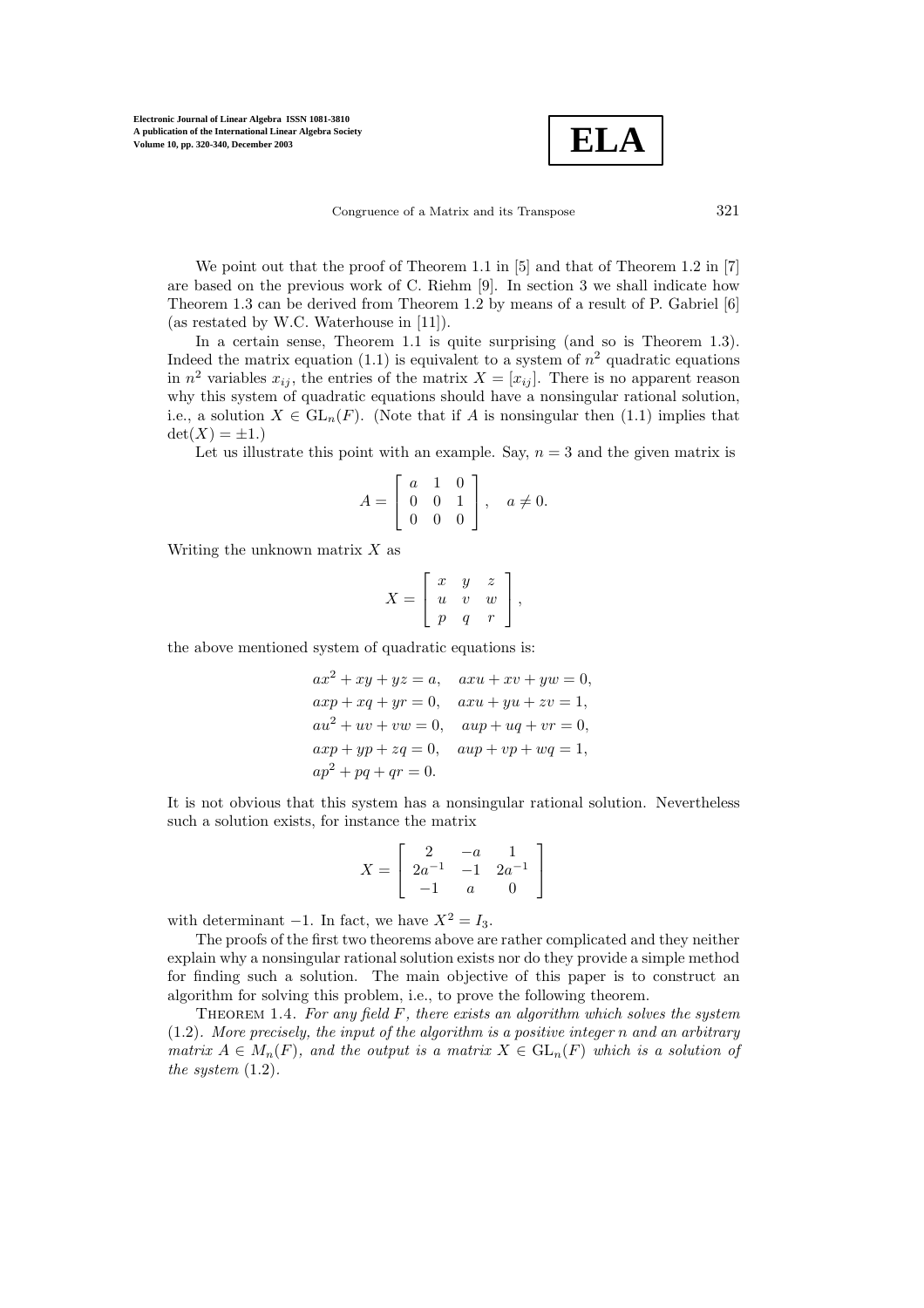

The proof is given in section 4. We point out that we do not assume that there is an algorithm for factoring polynomials in  $F[t]$  into product of irreducible polynomials. The GCD-algorithm is sufficient. Our algorithm is applicable to arbitrary  $F$  and  $n$ and so we obtain a new proof of Theorem 1.3. This proof is completely elementary in the sense that it is independent from the work of Riehm and Gabriel and it uses only the standard tools of Linear Algebra and some elementary facts about the symplectic group.

We shall see that Theorem 1.3 is closely related to (the rational version of) a special case of a theorem of L.V. Antonyan on **Z**2-graded complex semisimple Lie algebras, which may seem surprising. Let us first state Antonyan's theorem [2, Theorem 2]:

THEOREM 1.5. Let  $\mathfrak{g} = \mathfrak{g}_0 \oplus \mathfrak{g}_1$  *be a*  $\mathbb{Z}_2$ -graded complex semisimple Lie algebra *and* <sup>G</sup> *a connected complex Lie group with Lie algebra* g*. Then the following are equivalent:*

(i)  $\mathfrak{g}_1$  *contains a Cartan subalgebra of*  $\mathfrak{g}$ *.* 

(ii) *Every* G-orbit in  $\mathfrak{g}$  *(under the adjoint action)* meets  $\mathfrak{g}_1$ .

As a motivation for his theorem, Antonyan mentions the following well known fact: Every complex (square) matrix is similar to a symmetric one. On the other hand, the corresponding statement is utterly false for real matrices. We shall be concerned with another special case of Antonyan's theorem, namely the one dealing with the symplectic group. As we shall prove, in this case the rational version of his result is valid.

A matrix  $A = [a_{ij}] \in M_n(F)$  is said to be an *alternate* matrix if  $A' = -A$  and all diagonal entries  $a_{ii}$  are 0. Of course, the latter condition follows from the former if the characteristic of  $F$  is not two.

In the concrete matrix style, let us define the symplectic group  $\text{Sp}_n(F)$ ,  $n = 2m$ even, over any field  $F$  by:

(1.3) 
$$
Sp_n(F) = \{ X \in GL_n(F) : X'JX = J \},
$$

where  $J \in M_n(F)$  is a fixed nonsingular alternate matrix. Recall that  $\text{Sp}_n(F)$  acts on its Lie algebra

$$
\mathfrak{sp}_n(F) = \{ Z \in M_n(F) : Z'J + JZ = 0 \}
$$

via the adjoint action  $(X, Z) \to XZX^{-1}$ . It also acts on the space  $Sym_n(F)$  of symmetric matrices  $S \in M_n(F)$  via the congruence action  $(X, S) \to XSX'$ . These two modules are isomorphic. An explicit isomorphism is given by  $S \to Z = -J^{-1}S$ .

In order to state our result it is convenient to fix

(1.4) 
$$
J = \begin{bmatrix} 0 & I_m \\ -I_m & 0 \end{bmatrix}.
$$

Then we shall prove the following result.

THEOREM 1.6. Let F be any field and let  $n = 2m$  be even.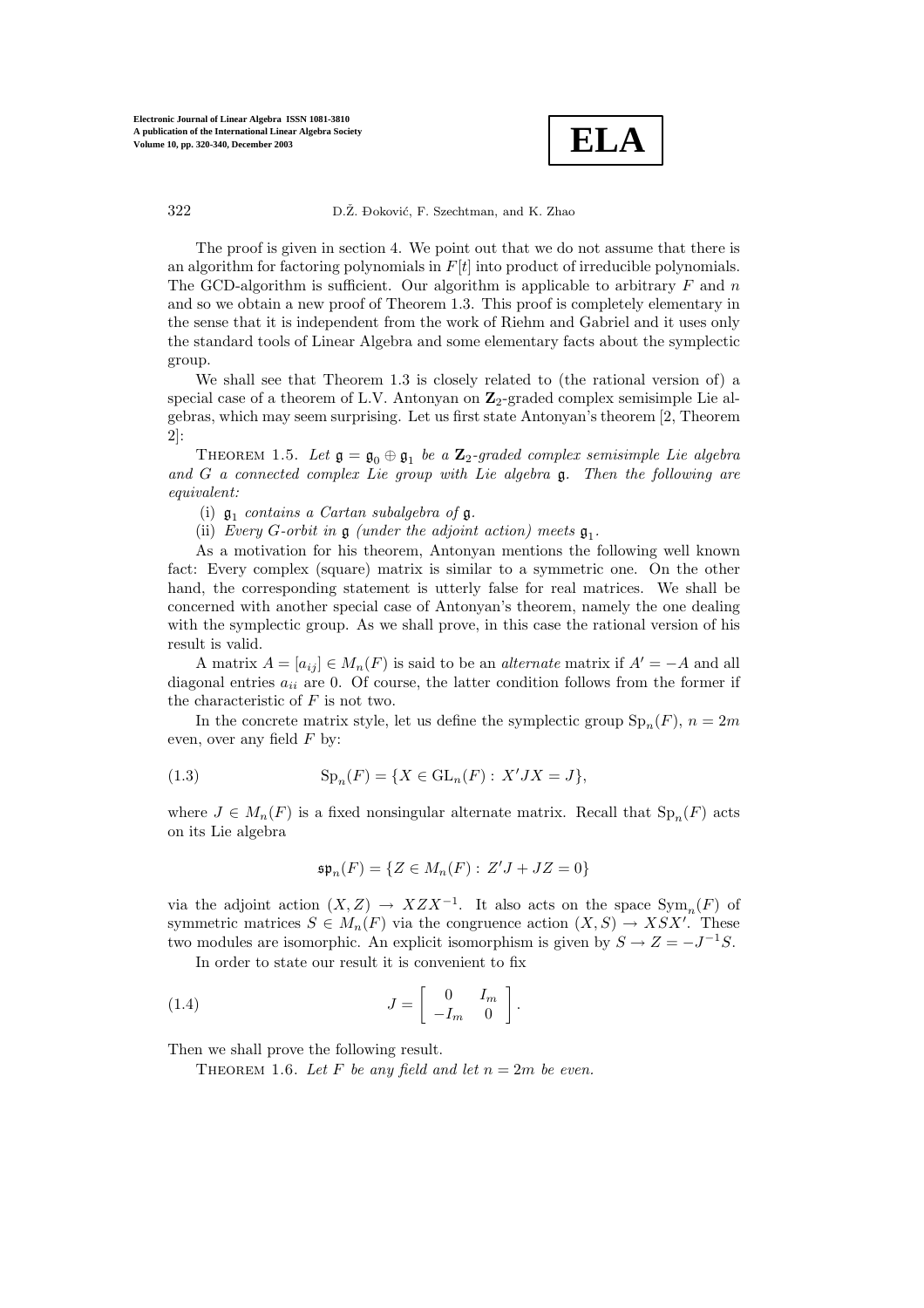$$
\boxed{\textbf{ELA}}
$$

(i) *If the characteristic is not* 2 *and*  $A \in \text{Sym}_n(F)$ *, then there exists*  $X \in \text{Sp}_n(F)$ *such that*

(1.5) 
$$
XAX' = \begin{bmatrix} B & 0 \\ 0 & C \end{bmatrix},
$$

*where*  $B, C \in \text{Sym}_m(F)$ *.* 

(ii) If the characteristic is 2 and  $A \in M_n(F)$  satisfies  $A + A' = J$ , then there *exists*  $X \in \mathrm{Sp}_n(F)$  *such that* 

(1.6) 
$$
XAX' = \begin{bmatrix} B & I_m \\ 0 & C \end{bmatrix},
$$

*where B is invertible and*  $B, C \in \text{Sym}_m(F)$ *.* 

When  $F = \mathbf{C}$ , the assertion (i) is a special case of Theorem 1.5. We leave to the reader the task of reformulating part (i) of our result in terms of the adjoint action of  $Sp_n(F)$ . One should point out that for special fields there exist more precise results. For instance, if  $F = \mathbf{C}$  or  $F = \mathbf{R}$ , then the canonical forms (under simultaneous congruence) are known for pairs consisting of a symmetric and a skew-symmetric matrix. We refer the reader to the important survey paper of R.C. Thompson [10] and the extensive bibliography cited there.

In the last section we state two open problems concerning the congruence action of  $SL_n(F)$  on  $M_n(F)$ .

**2. Preliminaries.** As usual, we set  $F^* = F \setminus \{0\}$ . We denote by  $I_n$  the identity matrix of order *n*. As in Linear Algebra, we say that  $E \in GL_n(F)$  is an *elementary matrix* if it is obtained from  $I_n$  by one of the following operations:

(i) Multiply a rowby a nonzero scalar different from 1.

(ii) Add a nonzero scalar multiple of a rowto another row.

(iii) Interchange two rows.

If E is an elementary matrix, then  $A \to EA$  is an *elementary row transformation* and  $A \to AE'$  is an *elementary column transformation*. We shall refer to  $A \to EAE'$  as an *elementary congruence transformation* or ECT for short.

For later use, we state the following trivial lemma concerning an arbitrary matrix  $A \in M_n(F)$ .

LEMMA 2.1. Let  $A \in M_n(F)$ . If  $B = PAP'$  with  $P \in GL_n(F)$  and  $YBY' = B'$ *for some*  $Y \in GL_n(F)$ *, then*  $X = P^{-1}YP$  *is a solution of* (1.1)*. Moreover, if*  $Y^2 = I_n$ *then also*  $X^2 = I_n$ *.* 

This lemma shows that, when considering the problem of finding rational nonsingular solutions of equation  $(1.1)$  or the system  $(1.2)$ , we may without any loss of generality replace the matrix A with any matrix  $B = PAP'$ , where  $P \in GL_n(F)$ .

Let  $V$  be a vector space over  $F$  and assume that  $V$  is equipped with a nondegenerate alternate bilinear form f. The group of all  $u \in GL(V)$  such that  $f(u(x), u(y)) =$  $f(x, y)$  for all  $x, y \in V$  is the symplectic group of  $(V, f)$  and will be denoted by  $Sp(V, f)$ or  $\text{Sp}_n(F)$  if  $\dim(V) = n$  and V and f are fixed. Note that n must be even. In this paper, f will be given usually by its matrix. If  $f(v, w) = 1$ , then we say that  $(v, w)$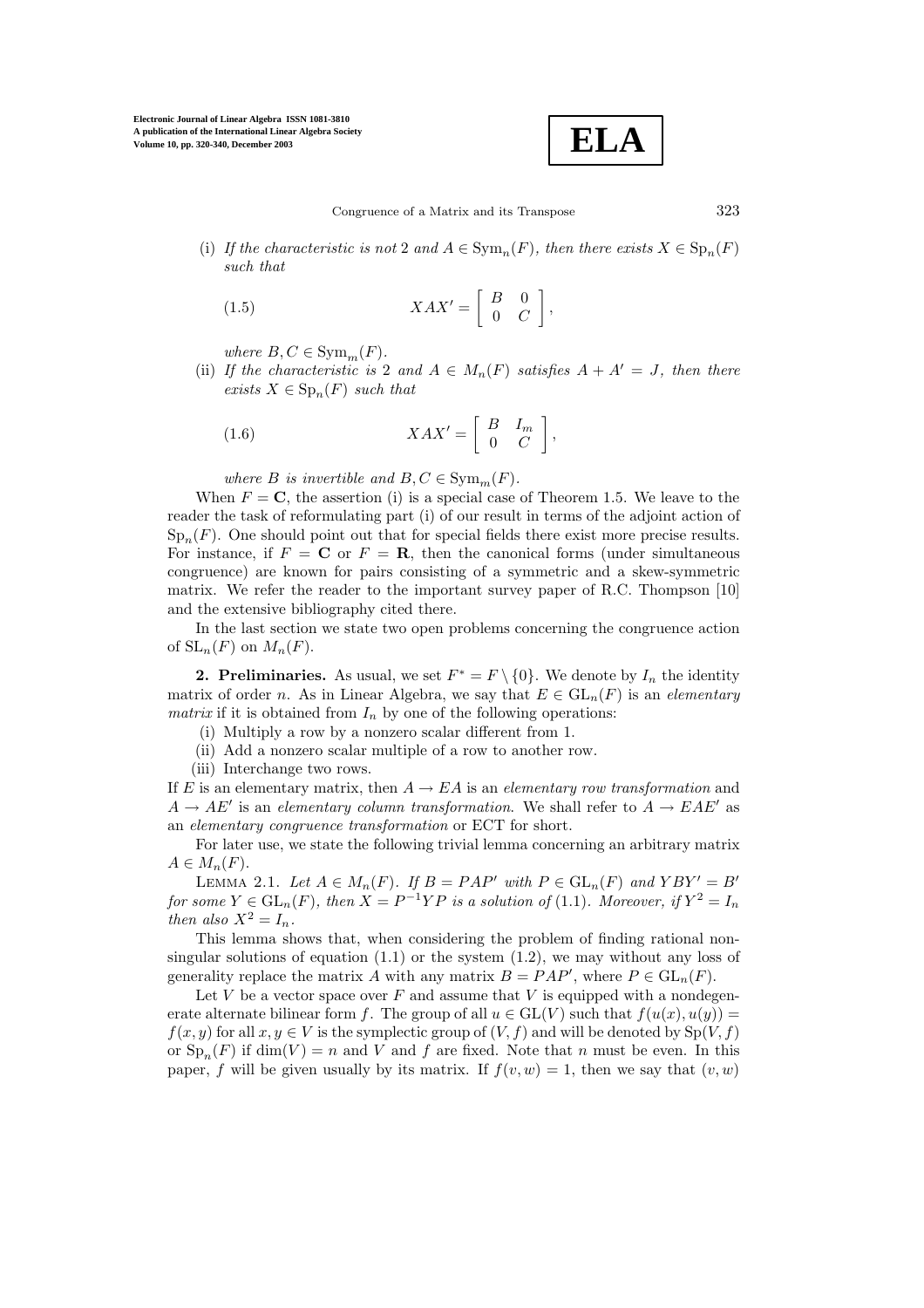

is a *symplectic pair*. We shall need the following well known fact about symplectic groups.

Proposition 2.2. *The symplectic group* Sp(V,f) *is transitive on the set of nonzero vectors of* V *. More generally, it is transitive on sequences*

$$
(v_1,w_1,v_2,w_2,\ldots,v_k,w_k)
$$

*of orthogonal symplectic pairs*  $(v_i, w_i)$ .

We denote by  $J_m$  the direct sum of m blocks

$$
\begin{bmatrix} 0 & 1 \\ -1 & 0 \end{bmatrix}
$$

and by  $N_r$  the nilpotent lower triangular Jordan block of size r.

For the sake of convenience, we shall say that a matrix  $A \in M_n(F)$  *splits* if we can construct  $P \in GL_n(F)$  such that  $PAP'$  is a direct sum of two square matrices of  $size < n$ .

In the proof of the main result we shall use the square-free factorization algorithm for the polynomial ring  $F[t]$ . A nonzero polynomial is *square-free* if it is not divisible by the square of any irreducible polynomial. Let  $p \in F[t]$  be a monic polynomial. By using the GCD-algorithm, one can find the factorization  $p = p_1p_2 \cdots p_k$ , where  $p_i$ 's are monic square-free polynomials of positive degree and such that  $p_i|p_{i-1}$  for  $1 < i \leq k$ . Such an algorithm is described in [4, Appendix 3]. We say that  $p = p_1p_2\cdots p_k$  is the *square-free factorization* of p and that  $p_1$  is the *square-free part* of p. We wish to remind the reader that we do not assume the existence of a prime factorization algorithm in  $F[t]$ , and this is the main reason for using the square-free factorization.

**3. Proofs of Theorems 1.3 and 1.6.** The first of these theorems is an easy consequence of the following important proposition, which will be used also later in the proof of our main result.

PROPOSITION 3.1. Let  $A \in M_n(F)$ ,  $n \geq 1$ , and  $\det(A) = 0$ . Then there is a *recursive algorithm which constructs*  $P \in GL_n(F)$  *such that*  $PAP' = N_r \oplus B$  *for some*  $r (1 \leq r \leq n)$  *and some*  $B \in M_{n-r}(F)$ *.* 

*Proof.* Let us write  $A = [a_{ij}]$  and let d be the defect of A, i.e., the dimension of the nullspace of A. By hypothesis,  $d \geq 1$ . Without any loss of generality, we may assume that the first d rows of A are 0.

Assume that the first  $d$  columns of  $A$  are linearly dependent. By performing suitable ECT's on the first d rows and columns, we may assume that the first column of A is also 0. Then  $A = N_1 \oplus B$  with  $N_1 = [0]$  and we are done.

Otherwise we have  $n \geq 2d$  and by performing suitable ECT's on the last  $n - d$ rows and columns, we may assume that

$$
A = \left[ \begin{array}{ccc} 0 & 0 & 0 \\ A_{21} & A_{22} & A_{23} \\ 0 & * & * \end{array} \right],
$$

where  $A_{21} = I_d$  and the diagonal blocks are square. By subtracting suitable linear combinations of the first d columns from the other columns (using  $ECT$ 's), we may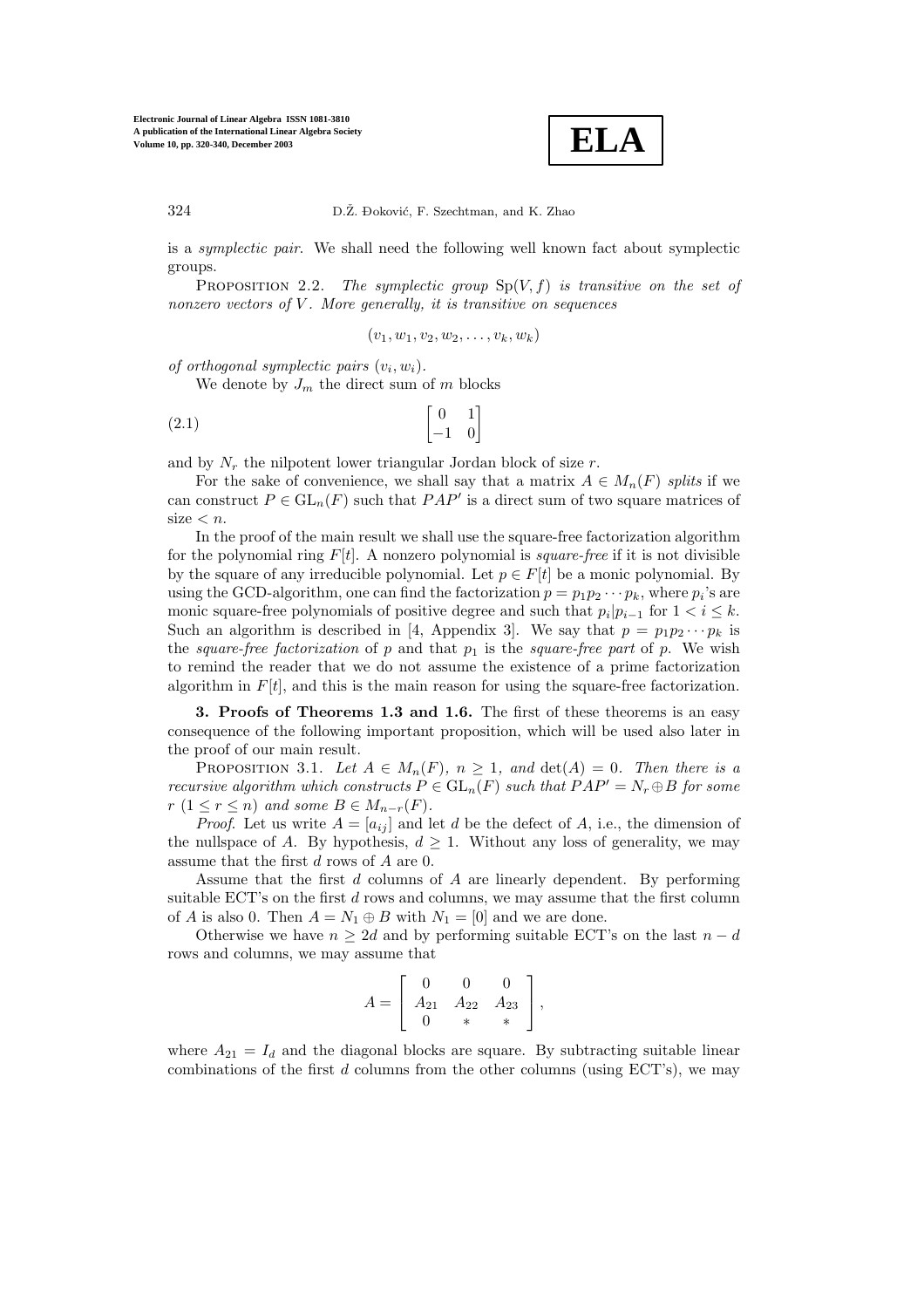

further simplify A and assume that the blocks  $A_{22}$  and  $A_{23}$  are 0. Thus

$$
A = \left[ \begin{array}{ccc} 0 & 0 & 0 \\ I_d & 0 & 0 \\ 0 & * & Z \end{array} \right].
$$

If  $n = 2d$ , then A splits as the direct sum of d copies of  $N_2$  and we are done.

We may now assume that  $n > 2d$ . Consider first the case where Z is nonsingular. By subtracting suitable linear combinations of the last  $n - 2d$  columns (via ECT's) from the previous d columns, we may assume that the starred block is 0. As a sideeffect, the blocks  $A_{22}$  and  $A_{23}$  may be spoiled. These blocks can be again converted to zero by adding suitable linear combinations of the first  $d$  columns. Then  $A$  splits as the direct sum of  $Z$  and  $d$  copies of  $N_2$ .

Next we consider the case where Z is singular. Since Z is of size  $n - 2d < n$ , we may apply our recursive algorithm to it and so we may assume that  $A$  has the form:

$$
A = \left[ \begin{array}{cccc} 0 & 0 & 0 & 0 \\ I_d & 0 & 0 & 0 \\ 0 & A_{32} & N_s & 0 \\ 0 & A_{42} & 0 & A_{44} \end{array} \right],
$$

where  $s \geq 1$ . By subtracting suitable linear combinations of the s columns containing the block  $N_s$  from the columns containing  $A_{32}$  (using ECT's), we may assume that all the rows of  $A_{32}$  but the first are 0. As a side-effect, the zero blocks in the second block-rowmay be spoiled but we can convert them back to 0 as before. Note that the first row of  $A_{32}$  must be nonzero. By using ECT's whose matrices have the form  $Y \oplus (Y')^{-1} \oplus I_{n-2d}$ , we may assume that the first entry of the first row of  $A_{32}$  is 1, while all other entries are 0.

Assume that  $n = 2d + s$ . If  $d = 1$ , then  $A = N_n$  and we are done. If  $d > 1$ , then A splits, i.e., by permuting (simultaneously) rows and columns we can transform A into a direct sum  $N_2 \oplus B$ , where  $N_2$  comes from the principal submatrix occupying the positions d and 2d.

From now on we assume that  $n > 2d+s$ . Let X be the  $n-2d-s-by-n-d-s-1$ matrix obtained from  $(A_{42}, A_{44})$  by deleting its first column v. We leave to the reader to check that X has rank  $n - 2d - s$ . Hence by adding a suitable linear combination of the columns of A containing the submatrix X to the  $d+1$ -column (via ECT's), we may assume that the first column  $v$  of  $A_{42}$  is 0. That might affect the blocks in the second block-row but  $A_{21}$  will remain nonsingular. As before, we can convert to 0 the blocks of A in the second block-row except  $A_{21}$  itself. Additionally, we may assume that  $A_{21} = I_d$ . It is now easy to see that A splits, i.e., by permuting (simultaneously) rows and columns we can transform A into a direct sum  $N_{s+2} \oplus B$ . (This Jordan block comes from the principal submatrix occupying the positions  $1, d+1$ , and those of the block  $N_s$ .)  $\Box$ 

*Proof of Theorem* 1.3*.* On the basis of the above proposition, we see that in order to extend Gow's theorem to obtain Theorem 1.3, it suffices to observe that, for each positive integer r, there exists a permutation matrix  $P_r$  such that  $P_r^2 = I_r$  and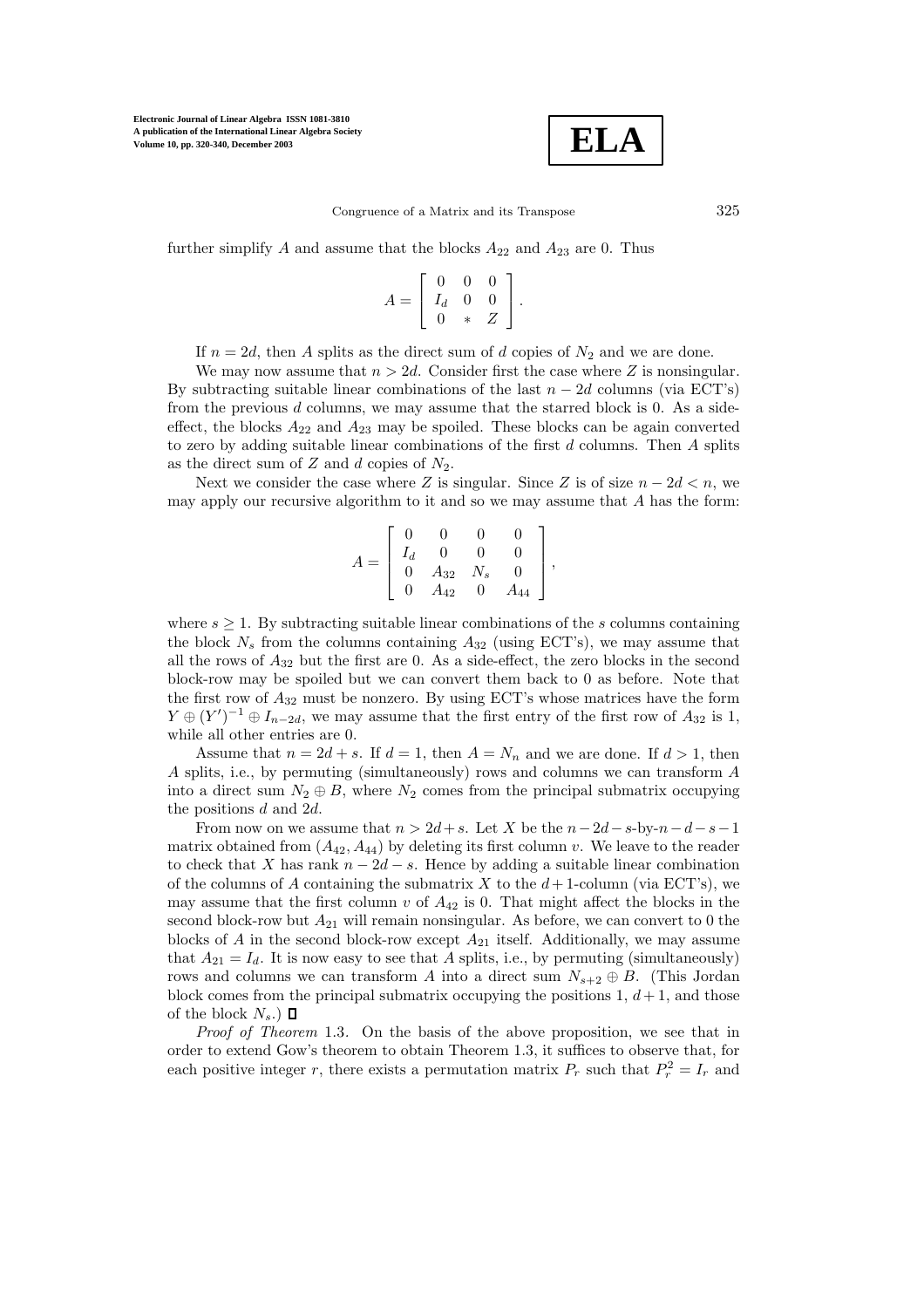

 $P_r N_r P'_r = N'_r$ . We can take  $P_r$  to be the permutation matrix with 1's at the positions  $(i, r+1-i)$  with  $1 \leq i \leq r$ . This completes the proof of Theorem 1.3.  $\Box$ 

*Proof of Theorem* 1.6. Let  $F, m, n$ , and  $A$  be as in the statement of the theorem and let  $J$  be as in  $(1.4)$ .

(i) By hypothesis, the characteristic of  $F$  is not 2. By Theorem 1.3, there exists  $Y \in GL_n(F)$  such that  $Y'(A+J)Y = A - J$  and  $Y^2 = I_n$ . Thus we have

$$
(3.1) \t\t Y'JY = -J, \quad Y'AY = A.
$$

Let  $V = F<sup>n</sup>$  be the space of column vectors. Denote by  $E<sup>+</sup>$  (resp.  $E<sup>-</sup>$ ) the eigenspace of Y for the eigenvalue +1 (resp. -1). We note that  $J^2 = -I_n$ . Hence, for  $v, w \in E^+$ ,

$$
v'Jw = (Yv)'Jw = v'Y'Jw = -v'JYw = -v'Jw.
$$

As the characteristic of F is not 2,  $v'Jw = 0$ . Thus  $E^+$  is totally isotropic with respect to the nondegenerate skew-symmetric bilinear form defined by  $J$ . The same is true for  $E^-$ . Since  $V = E^+ \oplus E^-$ , we conclude that each of these eigenspaces has dimension m. By Proposition 2.2, there exists a  $T \in \mathrm{Sp}_n(F)$  which maps  $E^+$  (resp.  $E^-$ ) onto the subspace spanned by the first (resp. last) m standard basis vectors of  $V$ . Equivalently, we have

$$
P := TYT^{-1} = \left[ \begin{array}{cc} I_m & 0 \\ 0 & -I_m \end{array} \right].
$$

Then  $X := (T')^{-1} \in Sp_n(F)$  and the second equality in (3.1) gives  $PXAX' =$  $XAX'P$  and, consequently,  $(1.5)$  holds. Thus (i) is proved.

(ii) Now suppose the characteristic of  $F$  is 2. By Theorem 1.3, there exists  $Y \in GL_n(F)$  such that  $Y'AY = A'$  and  $Y^2 = I_n$ . Thus we have  $Y'A'Y = A$  and  $Y'JY = J$ . Denote by E the eigenspace of Y for the eigenvalue 1. As  $Y^2 = I_n$ , we have  $\dim(E) \geq m$ . For  $v, w \in E$ , we have  $v'Jw = v'(A+A')w = v'(A+Y'AY)w = 0$ . We conclude that  $E$  is totally isotropic with respect to the nondegenerate alternate bilinear form defined by J. Therefore  $\dim(E) \leq m$ . The two inequalities for  $\dim(E)$ imply that  $\dim(E) = m$ .

By Proposition 2.2, there is a  $T \in \text{Sp}_n(F)$  which maps E onto the subspace spanned by the first  $m$  standard basis vectors of  $V$ . Equivalently, we have

$$
P := TYT^{-1} = \left[ \begin{array}{cc} I_m & S \\ 0 & I_m \end{array} \right],
$$

for some invertible  $S \in \text{Sym}_m(F)$ . Then  $Q := (T')^{-1} \in \text{Sp}_n(F)$  and  $Y'AY = A'$  gives  $P'QAQ' = QA'Q'P$ . As  $QAQ' + (QAQ')' = J$ , we can write

$$
QAQ' = \left[ \begin{array}{cc} B & I_m + Z \\ Z' & W \end{array} \right]
$$

with  $B, W \in \text{Sym}_m(F)$  and deduce that  $B = S^{-1}$  and  $SZ \in \text{Sym}_m(F)$ . Consequently,

$$
R = \left[ \begin{array}{cc} I_m & 0 \\ Z'S & I_m \end{array} \right] \in \text{Sp}_n(F).
$$

Then  $X = RQ$  satisfies (1.6) with  $B = S^{-1}$  and  $C = W + Z'S + Z'SZ$ . This concludes the proof of Theorem 1.6.  $\Box$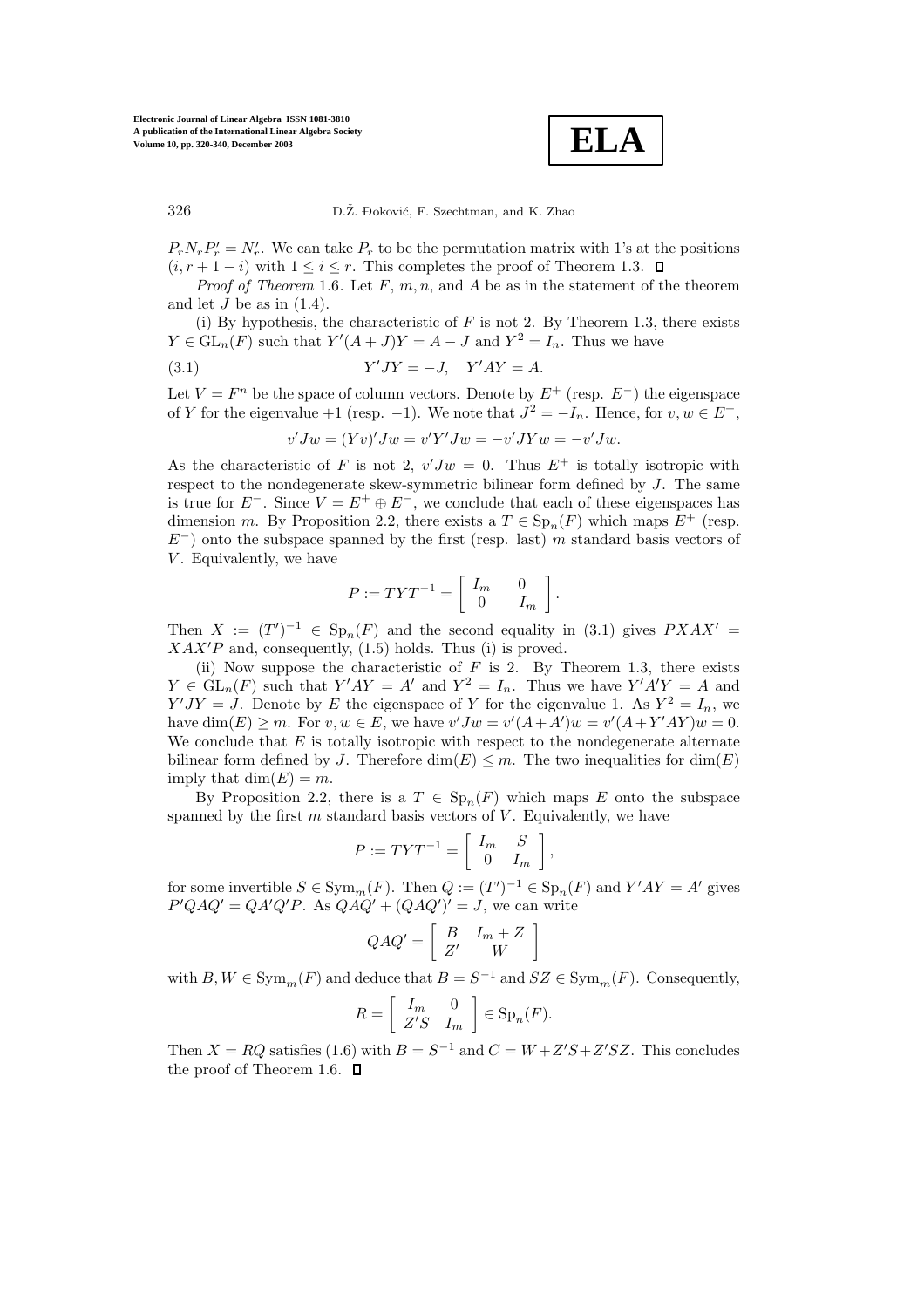$$
\boxed{\text{ELA}}
$$

**4. The description of the algorithm.** In this section we prove our main result, Theorem 1.4. Our algorithm operates recursively, i.e., we reduce the problem for matrices  $A$  of size  $n$  to the case of matrices of smaller size.

We now begin the description of our algorithm. Let  $A = [a_{ij}] \in M_n(F)$  be given. Throughout this section we shall use the following notation:  $A_0 := A + A'$ and  $A_1 := A - A'$ . The first of these matrices is symmetric and the second one is alternate. If the characteristic is 2, then  $A_0 = A_1$ . The rank of  $A_1$  is even, say  $2m$ .

By Lemma 2.1, we may replace  $A$  by any matrix congruent to it. Hence without any loss of generality we may assume that A<sup>1</sup> is *normalized*, i.e.,

$$
A_1 = \left[ \begin{array}{cc} J_m & 0 \\ 0 & 0 \end{array} \right].
$$

Let G denote the subgroup of  $GL_n(F)$  that preserves the matrix  $A_1$ , i.e.,

$$
G = \{ X \in GL_n(F) : X'A_1X = A_1 \}.
$$

For  $S \in G$ , we say that  $A \to SAS'$  is a *symplectic congruence transformation* or SCT. An ECT can be an SCT only if  $2m < n$ . If it is not an SCT, we can compose it with another ECT to obtain an SCT. For instance, if  $m > 0$  and we multiply the first row and column by a nonzero scalar  $\lambda \neq 1$ , then we also have to multiply the second row and column by  $\lambda^{-1}$ . An *elementary* SCT is an SCT which is either an ECT or a product of two ECT's none of which is an SCT by itself.

The main idea of the algorithm is to find  $P \in GL_n(F)$  such that, when we replace A with  $PAP'$ , the system  $(1.2)$  has an obvious solution Y. Then Lemma 2.1 provides a solution  $X$  for the original system.

We distinguish four cases:

- (a)  $\det(A_1) = 0$  and the characteristic is not 2.
- (b)  $\det(A_1) \neq 0$ ,  $\det(A_0) = 0$  and the characteristic is not 2.
- (c) det( $A_1$ ) = 0 and the characteristic is 2.
- (d) det $(A_0A_1) \neq 0$ .

Each of these cases will be treated separately. We set  $V = F<sup>n</sup>$ , considered as the space of column vectors, and we shall use its standard basis  $\{e_1, e_2, \ldots, e_n\}$ .

**4.1. Algorithm for case (a).** The characteristic of F is not 2,  $2m < n$ , and we set  $k = n - 2m$ .

In this case, our recursive algorithm will construct an involutory matrix  $Y \in$  $GL_n(F)$  and a sequence of ECT's with the following properties: After transforming A with this sequence of ECT's, Y and the new A satisfy the following conditions:

- (i)  $A_1$  is normalized, i.e.,  $A_1 = J_m \oplus 0$ .
- (ii)  $YAY' = A'$ .
- (iii) All entries of the last  $k$  rows and columns of  $Y$  are 0 except the diagonal entries (which are  $\pm 1$ ).

We remark that if  $A = B \oplus C$ , where B and C are square matrices of smaller size, and if our algorithm works for  $B$  and  $C$ , then it also works for  $A$ .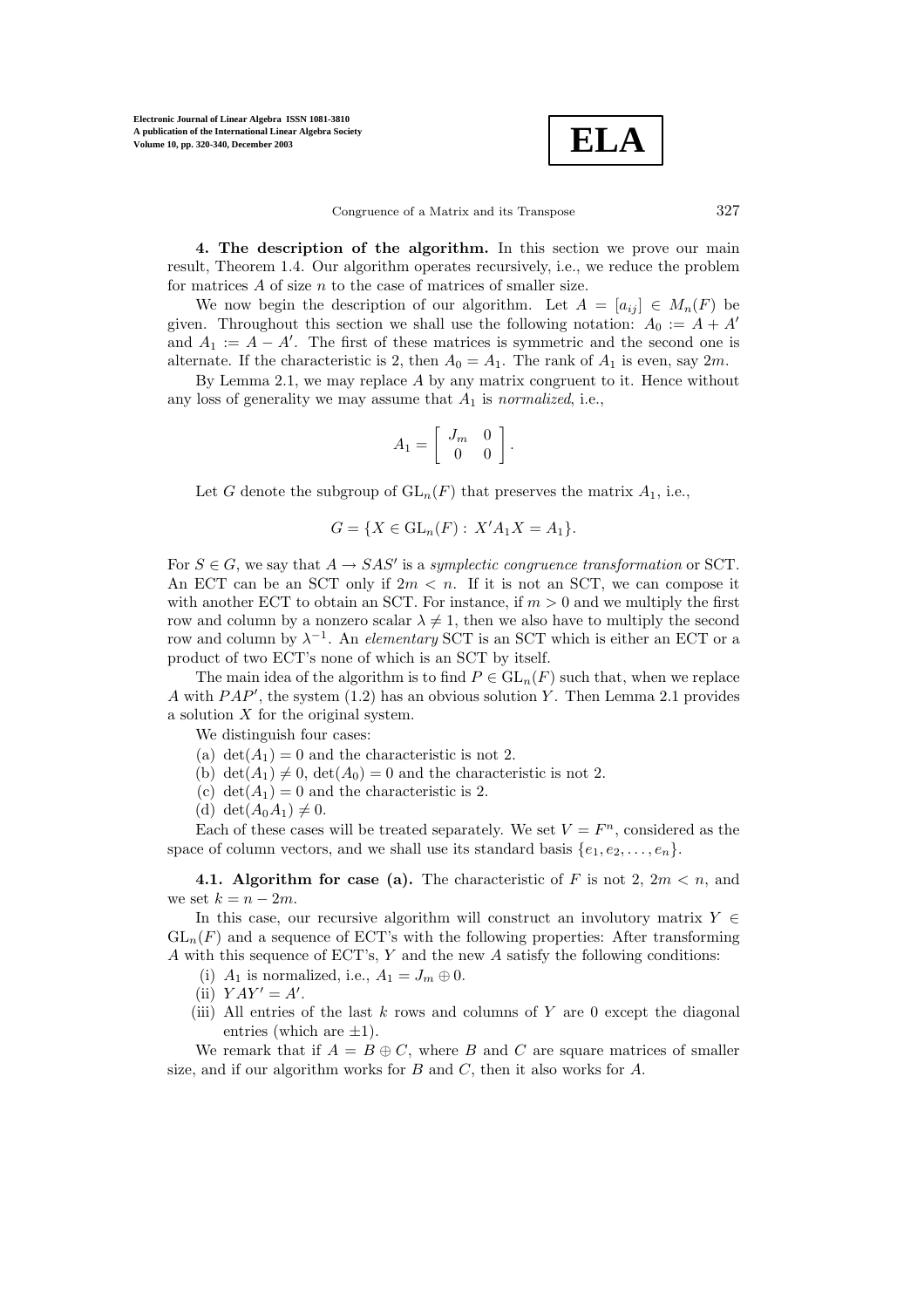

328 D.Ž. Đoković, F. Szechtman, and K. Zhao

If  $m = 0$ , we take  $Y = I_n$ . From now on we assume that  $m \geq 1$ . Let us partition the symmetric matrix  $A_0$  into four blocks:

$$
A_0 = \left[ \begin{array}{cc} B & C \\ C' & D \end{array} \right],
$$

where B is of size 2m. Assume that  $D \neq 0$ . Then we may assume that its last diagonal entry is not 0. By elementary rowoperations and corresponding column operations, we can make all other entries in the last row and column of  $A_0$  vanish. (These operations do not affect  $A_1$ .) Hence A splits.

From now on we assume that  $D = 0$ . If the rank of C is smaller than k, then we may assume that the last column of  $C$  is zero and so  $A$  splits. Thus we may assume that C has rank k. Our next goal is to simplify the block  $C = [c_{ij}]$ . Note that if  $X \in G$  is block-diagonal:

$$
X = \left[\begin{array}{cc} X_1 & 0 \\ 0 & X_2 \end{array}\right], \quad X_1 \in \text{Sp}_{2m}(F), \ X_2 \in \text{GL}_k(F),
$$

then the effect of the SCT:  $A \to XAX'$  on the block C is given by  $C \to X_1CX_2'.$ 

Let  $v_j$  denote the j-th column of A.

Assume that there exist p, q such that  $2m < p, q \leq n$  and  $v'_p A_1 v_q \neq 0$ . By applying a suitable SCT (of the type mentioned above), we may further assume that  $c_{2m-1,k-1} = c_{2m,k} = 1$  and all other entries of the last two rows and columns of C vanish. Next by subtracting multiples of the last two columns of A from the first  $2m - 2$  columns (via ECT's), we can assume that also the first  $2m - 2$  entries of the last two rows of B vanish. If  $n > 4$ , then A splits. Otherwise,  $n = 4$ , we can assume that  $B = 0$  and then take  $Y = \text{diag}(1, -1, 1, -1)$ .

It remains to consider the case where  $v_p'A_1v_q = 0$  for all  $p, q > 2m$ , i.e., the columns of  $C$  form a basis of a  $k$ -dimensional totally isotropic space (with respect to  $J_m$ ). Since  $Sp_{2m}(F)$  acts transitively on such bases, without any loss of generality, we may assume that

(4.1) 
$$
c_{2m,k} = c_{2m-2,k-1} = \cdots = c_{2m-2k,1} = 1
$$

while all other entries of C are 0. Since the column-space of C is totally isotropic, we must have  $k \leq m$ .

By subtracting suitable multiples of the last  $k$  columns from the first  $2m$  columns (via ECT's), we may assume that each of the rows  $2m-2k+2$ ,  $2m-2k+4$ ,..., 2m of  $A_0$  has a single nonzero entry. (The corresponding columns have the same property.)

In order to help the reader visualize the shape of the matrix  $A_0$  at this point, we give an example. We take  $m = 5$  and  $k = 2$ . Then  $A_0$  has the form: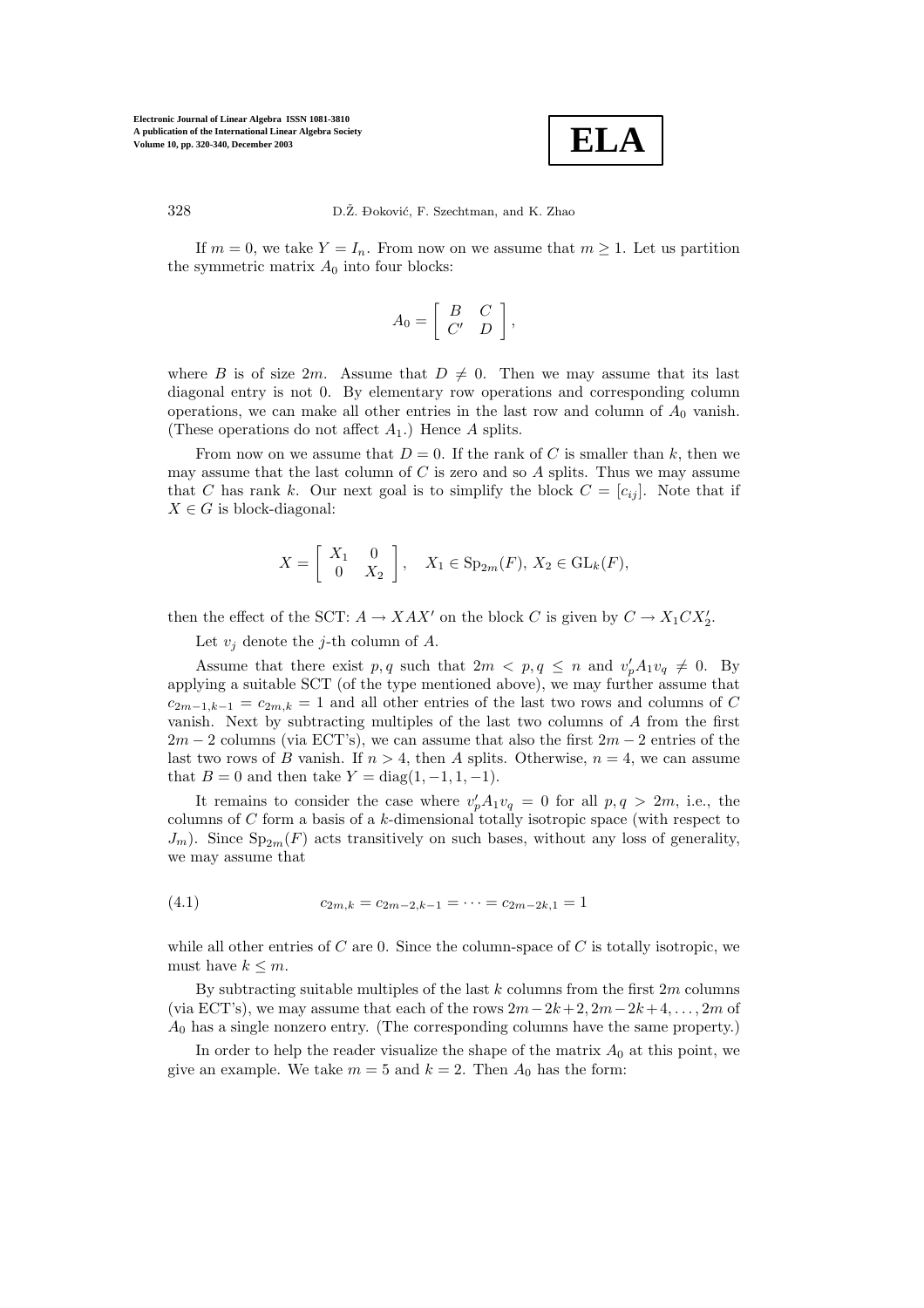

Congruence of a Matrix and its Transpose 329

|          |                  |                |   |   |                  |                  |                |   | $\boldsymbol{0}$ | $\boldsymbol{0}$ | 0                |   |
|----------|------------------|----------------|---|---|------------------|------------------|----------------|---|------------------|------------------|------------------|---|
|          |                  |                |   |   |                  |                  |                |   | 0                | 0                | 0                |   |
|          |                  |                |   |   |                  |                  |                |   | $\overline{0}$   | 0                | 0                |   |
|          |                  |                |   |   |                  |                  | 0              |   | $\overline{0}$   | 0                | 0                |   |
|          |                  |                |   |   |                  |                  | 0              |   | $\overline{0}$   | $\overline{0}$   | $\boldsymbol{0}$ |   |
|          |                  |                |   |   |                  |                  | 0              |   | $\theta$         | 0                | 0                |   |
|          |                  |                |   |   |                  |                  | 0              |   | $\theta$         | 0                | $\boldsymbol{0}$ | , |
| $\theta$ | $\theta$         | $\overline{0}$ | 0 | 0 | 0                | 0                | $\overline{0}$ | 0 | $\overline{0}$   | 1                | $\boldsymbol{0}$ |   |
|          |                  |                |   |   |                  |                  |                |   | $\overline{0}$   | 0                | 0                |   |
| 0        | $\left( \right)$ | 0              | 0 | 0 | 0                | 0                | 0              | 0 | $\theta$         | 0                | 1                |   |
| 0        |                  | 0              | 0 | 0 | 0                | 0                | 1              | 0 | 0                | 0                | 0                |   |
| 0        |                  |                |   | 0 | $\boldsymbol{0}$ | $\boldsymbol{0}$ | 0              | 0 | 1                | 0                | 0                |   |
|          |                  |                |   |   |                  |                  |                |   |                  |                  |                  |   |

where the blank entries have not been specified.

In order to give a simple formula for the matrix  $P$  (which provides the solution of our problem for the matrix  $A$ ), it will be convenient to perform a congruence transformation which is not an SCT. For that purpose we just rearrange the rows of A so that the rows  $2m - 2k + 1$ ,  $2m - 2k + 3$ ,...,  $2m - 1$  come before the rows  $2m - 2k + 2$ ,  $2m - 2k + 4$ , ...,  $2m$  (and similarly the columns). We continue (as in programming) to refer to this new matrix as the matrix  $A$ . Now  $A_1$  is no longer normalized. The matrices  $A_0$  and  $A_1$  have the following form

$$
A_0 = \left[ \begin{array}{cccc} R_1 & R_2 & 0 & 0 \\ R'_2 & R_3 & 0 & 0 \\ 0 & 0 & 0 & I_k \\ 0 & 0 & I_k & 0 \end{array} \right], \quad A_1 = \left[ \begin{array}{cccc} J_{m-k} & 0 & 0 & 0 \\ 0 & 0 & I_k & 0 \\ 0 & -I_k & 0 & 0 \\ 0 & 0 & 0 & 0 \end{array} \right]
$$

where all the blocks, except those in the first row and column, are square of size  $k$ .

We now introduce a truncated version of the problem, in which we replace  $A$  with its principal submatrix  $\tilde{A}$  obtained by deleting the last  $2k$  rows and columns. Define  $A_0$  and  $A_1$  similarly. These truncated matrices have all size  $n - 2k(= 2m - k)$ . Note that  $\bar{A}_1$  is already normalized and has rank  $2(m - k)$ . Hence, by using recursion, our algorithm can compute a matrix  $\overline{P} \in GL_{n-2k}(F)$  and an involutory matrix  $\overline{Y}$ satisfying the conditions (i–iii). In particular,

$$
\bar{Y}\bar{P}\bar{A}_0(\bar{P})'\bar{Y}=\bar{P}\bar{A}_0(\bar{P})',\quad \bar{P}\bar{A}_1(\bar{P})'=\bar{A}_1\quad \text{and}\quad \bar{Y}\bar{A}_1\bar{Y}=-\bar{A}_1.
$$

We now show that we can use  $\overline{P}$  and  $\overline{Y}$  to construct  $P \in GL_n(F)$  and an involutory matrix  $Y$ , such that

 $YPA_0P'Y = PA_0P', PA_1P' = A_1$  and  $YA_1Y = -A_1.$ 

Let us partition  $\bar{P}$  as follows:

$$
\bar{P} = \left[ \begin{array}{cc} P_1 & P_2 \\ P_3 & P_4 \end{array} \right],
$$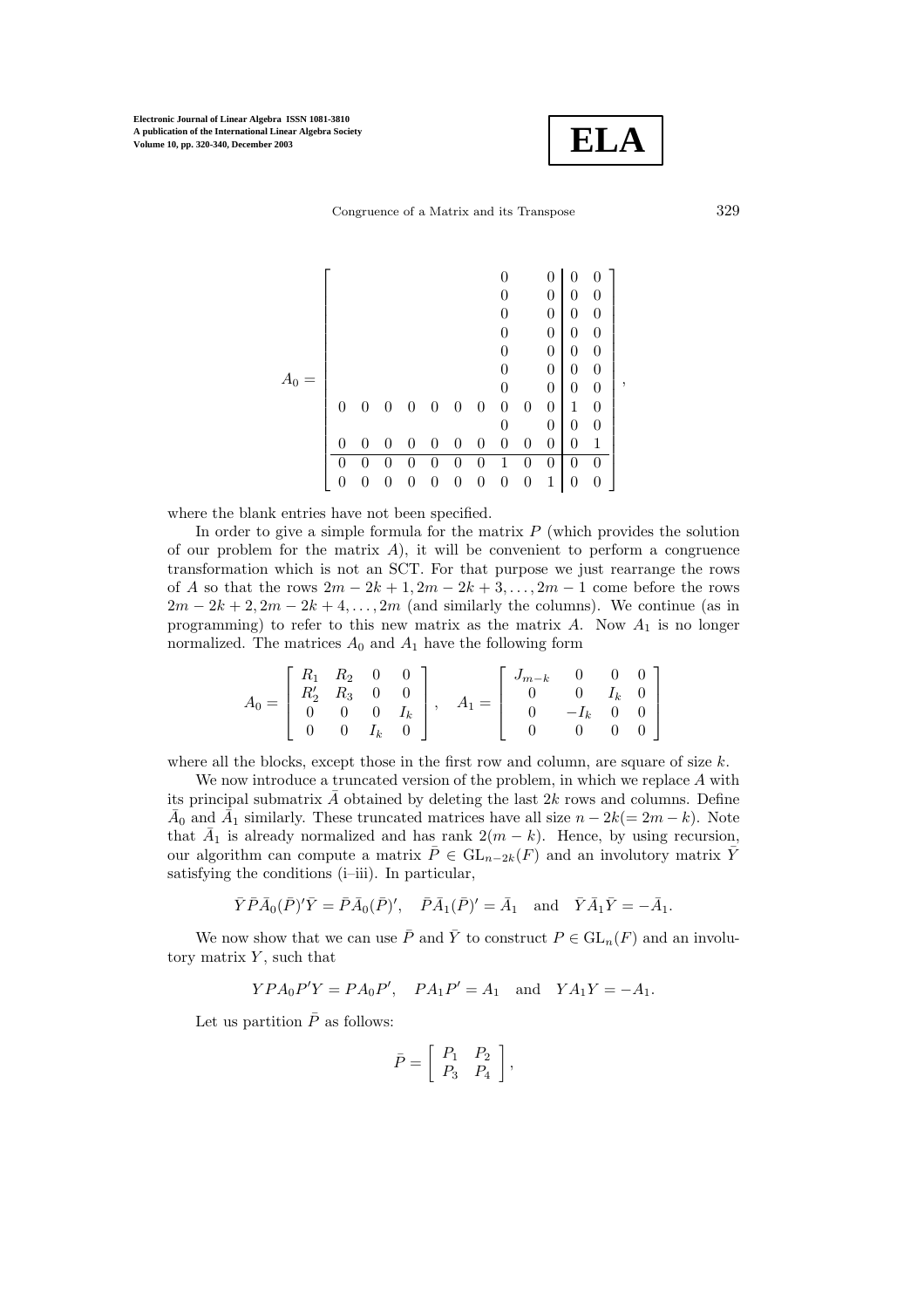

330 D.Ž. Đoković, F. Szechtman, and K. Zhao

where  $P_4$  is of size k. The matrix  $\bar{A}_1$  has the form  $J_{m-k} \oplus 0$ . The equation  $\bar{P}\bar{A}_1(\bar{P})' =$  $\bar{A}_1$  implies that  $P_1 J_{m-k} P_1' = J_{m-k}$  and  $P_3 = 0$ .

Our matrix  $P$  is now given by the following formula:

$$
P = \left[ \begin{array}{cccc} P_1 & P_2 & 0 & Q_1 \\ 0 & P_4 & 0 & Q_2 \\ P_5 & P_6 & (P'_4)^{-1} & Q_3 \\ 0 & 0 & 0 & P_4 \end{array} \right],
$$

where

$$
P_5 = -(P_1^{-1}P_2P_4^{-1})'J_{m-k},
$$
  
\n
$$
P_6 = -\frac{1}{2}(P_4')^{-1}P_2'J_{m-k}P_2,
$$
  
\n
$$
Q_1 = -(P_1R_1 + P_2R_2')P_5'P_4 - (P_1R_2 + P_2R_3)P_6'P_4,
$$
  
\n
$$
Q_2 = -P_4(R_2'P_5' + R_3P_6')P_4,
$$
  
\n
$$
Q_3 = -\frac{1}{2}(P_5R_1P_5' + P_5R_2P_6' + P_6R_2'P_5' + P_6R_3P_6')P_4.
$$

Clearly P is invertible. It is easy to verify that  $PA_1P'=A_1$  and that  $PA_0P'$  has the same shape as  $A_0$  except that the blocks  $R_1, R_2$  and  $R_3$  may be different from those in  $A_0$ . Recall that  $\bar{P}\bar{A}_1(\bar{P})' = \bar{A}_1$  and that  $\bar{Y} = \Delta \oplus \Lambda$ , where  $\Lambda$  is a diagonal matrix of size k. Moreover,  $\bar{Y}$  commutes with  $\bar{P}\bar{A}_0(\bar{P})'$  and anti-commutes with  $\bar{A}_1$ . Set  $Y = \overline{Y} \oplus (-\Lambda) \oplus (-\Lambda)$ . It is easy to verify that Y commutes with  $PA_0P'$  and anti-commutes with  $A_1$ . Consequently, the conditions (ii) and (iii) are satisfied. By transforming A with a suitable permutation matrix, we may also satisfy the condition (i).

This completes the treatment of case (a).

**4.2. Algorithm for case (b).** We recall that the characteristic is not  $2, n = 2m$ ,  $A_1 = J_m$ , and  $A_0$  is singular. We define here the symplectic group,  $Sp_n(F)$ , by using definition (1.3) with  $J = J_m$ . Let N be the nullspace of  $A_0$ , i.e.,  $N = \{v \in V : A_0 v =$ 0} and let d be its dimension. Since  $\det(A_0) = 0$ , we have  $d > 0$ .

In this case, our recursive algorithm will construct an involutory matrix  $Y \in$  $GL_n(F)$  and a sequence of ECT's with the following properties: After transforming A with this sequence of ECT's,  $Y$  and the new A satisfy the following conditions:

- (i)  $A_1$  is normalized, i.e.,  $A_1 = J_m$ .
- (ii)  $YAY' = A'$ .
- (iii) Exactly d rows and d columns of  $A_0$  are 0, and the corresponding rows and columns of Y have all entries 0 except the diagonal entries (which are  $\pm 1$ ).

Again we remark that if  $A = B \oplus C$ , where B and C are square matrices of smaller size, and if our algorithm works for  $B$  and  $C$ , then it also works for  $A$ .

Assume that there exist  $v, w \in N$  such that  $v'A_1w = 1$ . Then it is easy to construct a matrix  $P \in Sp_n(F)$  having v and w as its first two columns. Hence the first two columns (and rows) of  $P'A_0P$  are zero. If  $m = 1$ , then  $Y = \text{diag}(1, -1)$ works, otherwise  $P'AP$  splits. Thus we may assume that  $v'A_1w = 0$  for all vectors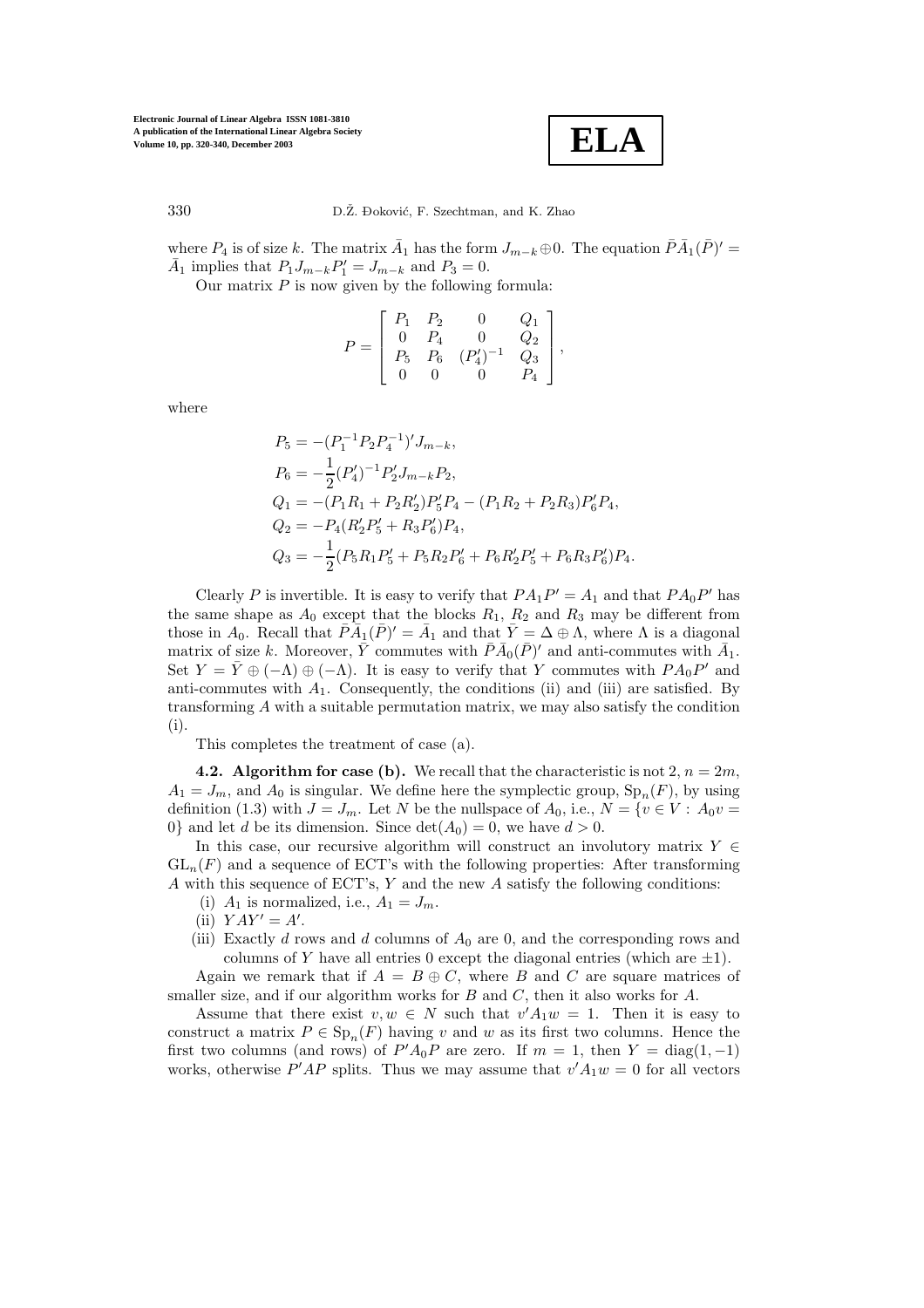

 $v, w \in N$ . Since  $\det(A_1) \neq 0$ , we deduce that  $d \leq m$ . Then we can construct  $P \in \text{Sp}_n(F)$  such that its columns in positions  $n, n-2, \ldots, n-2d+2$  form a basis of N. We replace A with  $P'AP$ .

If  $d = m$ , then  $Y = \text{diag}(1, -1, \ldots, 1, -1)$  satisfies (ii) and (iii) and we are done.

Now assume that  $d < m$ . Recall that  $\{e_n, e_{n-2}, \ldots, e_{n-2d+2}\}$  is a basis of N. We set  $\bar{m} = m - d$  and define  $\bar{A}_0$  to be the submatrix of  $A_0$  of size  $\bar{n} = 2\bar{m}$  in the upper left hand corner. We denote by  $\bar{N}$  the nullspace of  $\bar{A}_0$  and by  $\bar{d}$  its dimension.

Assume that  $\bar{d} = 0$ , i.e.,  $\bar{A}_0$  is nonsingular. Then, by applying a suitable sequence of elementary SCT's, we may assume that the  $n - \bar{n}$ -by- $\bar{n}$  submatrix of  $A_0$  just below the submatrix  $\overline{A}_0$  is zero. This means that A splits.

Now assume that  $\bar{d} > 0$ . By using recursion, we may assume that we already have an involutory matrix  $\bar{Y} \in GL_{\bar{n}}(F)$  and that  $\bar{Y}$  and  $\bar{A}$  satisfy the conditions (i-iii) above.

For convenience, we partition the set of the first  $\bar{n}$  rows (and similarly columns) of  $A_0$  in two parts: We say that one of these rows or columns is of the *first kind* if it contains a nonzero entry of the submatrix  $\overline{A}_0$  and otherwise it is of the *second kind*. The sequence of elementary SCT's that we are going to construct has the additional property that it will not alter the submatrix  $\bar{A}_0$ .

Denote by B the  $\bar{d}$ -by-d submatrix of  $A_0$  in the intersection of the rows of the second kind and the columns in positions  $n-1, n-3, \ldots, n-2d+1$ . Since d is the dimension of N, B must have rank  $\overline{d}$ . By using elementary SCT's which act only on the last  $2d$  columns (and rows), we can modify  $B$  without spoiling the zero entries of  $A_0$  which were established previously and assume that  $B = (I_{\bar{d}}, 0)$ , i.e., B consists of the identity matrix of size  $\bar{d}$  followed by  $d - \bar{d}$  zero columns.

Let us illustrate the shape of the matrix  $A_0$  at this stage by an example where  $n = 2m = 18$ ,  $d = 5$ , and  $\overline{d} = 4$ . We point out that the submatrix made up of the starred entries is nonsingular. Hence a row or column of  $A_0$  is of the first kind if and only if it contains a star entry. The submatrix  $\bar{A}_0$  is the block of size 8 in the upper left hand corner.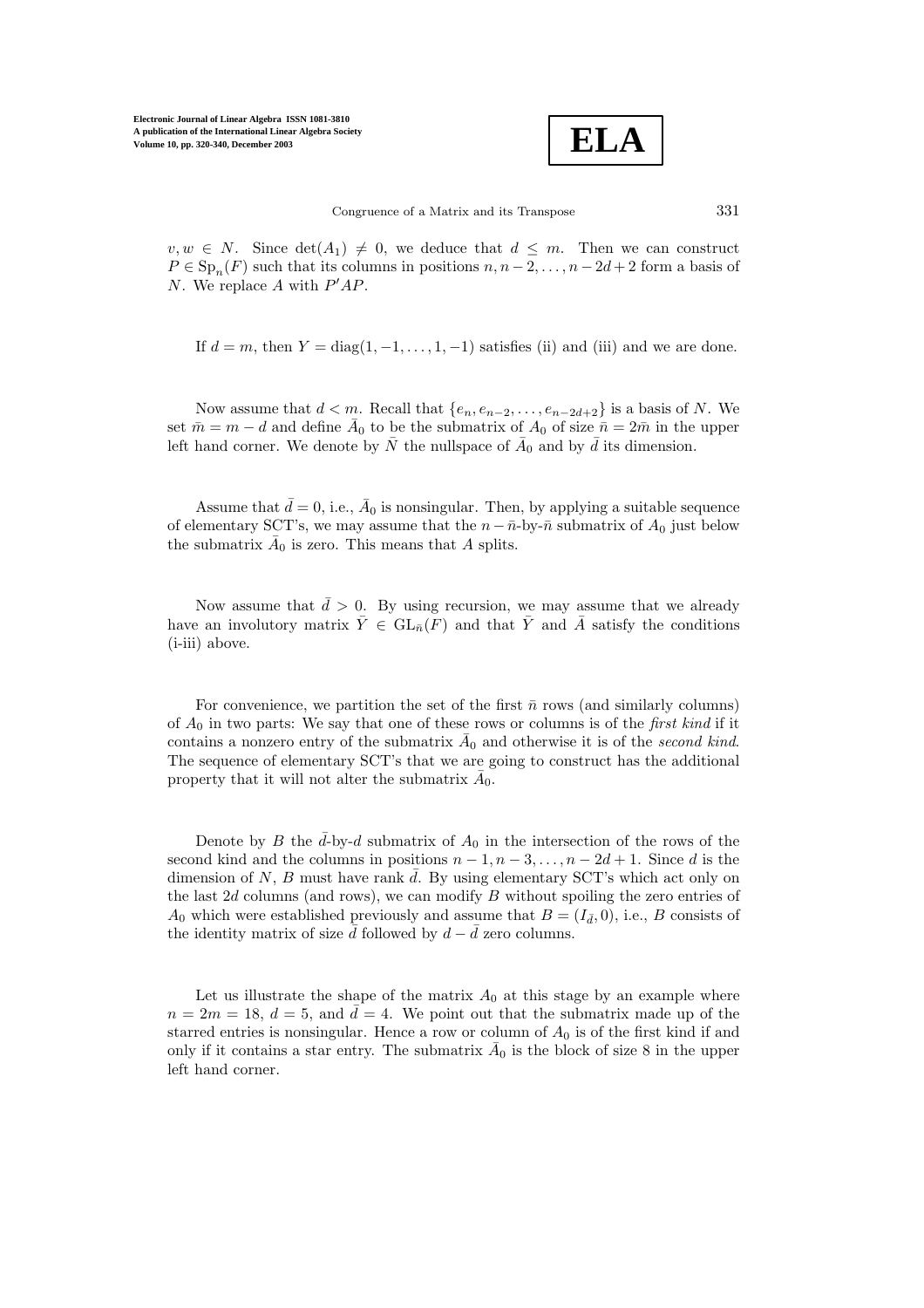

.

| 332 | D.Z. Đoković, F. Szechtman, and K. Zhao |  |
|-----|-----------------------------------------|--|
|-----|-----------------------------------------|--|

|    | $^\star$       | $^\star$       | $^\star$ | $\theta$       | $^\star$ |                  |                | $\cup$         |                |                  |                |          |                  |                |                |          |                |          |  |
|----|----------------|----------------|----------|----------------|----------|------------------|----------------|----------------|----------------|------------------|----------------|----------|------------------|----------------|----------------|----------|----------------|----------|--|
|    | $^\star$       | $^{\star}$     | $^\star$ | 0              | $\star$  | $\theta$         | 0              | $\Omega$       |                |                  |                | 0        |                  | 0              |                |          |                | $\Omega$ |  |
|    | $^\star$       | $^\star$       | $^\star$ | $\theta$       | $\star$  | 0                | 0              | $\theta$       |                | 0                |                | 0        |                  | 0              |                | 0        |                | $\Omega$ |  |
|    | $\Omega$       | $\theta$       | 0        | 0              | $\theta$ | 0                | 0              | $\theta$       | 1              | $\overline{0}$   | $\overline{0}$ | 0        | 0                | $\theta$       | $\theta$       | $\theta$ | 0              | 0        |  |
|    | $\star$        | $^\star$       | $^\star$ | $\theta$       | $\star$  | 0                | 0              | $\theta$       |                | 0                |                | 0        |                  | 0              |                | $\theta$ |                | $\Omega$ |  |
|    | $\overline{0}$ | 0              | 0        | 0              | $\theta$ | 0                | 0              | $\theta$       | $\theta$       | $\boldsymbol{0}$ | 1              | 0        | 0                | $\theta$       | $\theta$       | $\theta$ | $\theta$       | 0        |  |
|    | $\theta$       | 0              | $\theta$ | $\theta$       | $\theta$ | $\theta$         | 0              | $\theta$       | $\theta$       | $\overline{0}$   | $\overline{0}$ | 0        | 1                | $\Omega$       | $\theta$       | $\theta$ | 0              | 0        |  |
|    | $\overline{0}$ | 0              | $\theta$ | $\overline{0}$ | $\theta$ | $\Omega$         | 0              | $\theta$       | $\theta$       | $\boldsymbol{0}$ | $\overline{0}$ | 0        | 0                | $\Omega$       | 1              | $\theta$ | 0              | 0        |  |
|    |                |                |          |                |          | $\left( \right)$ | 0              | 0              |                | 0                |                | 0        |                  |                |                |          |                | ∩        |  |
| Aο | $\theta$       | 0              | 0        | $\theta$       | 0        | $\theta$         | $\theta$       | $\theta$       | $\theta$       | $\overline{0}$   | $\theta$       | 0        | 0                | $\Omega$       | $\theta$       | $\theta$ | $\theta$       | 0        |  |
|    |                |                |          | $\overline{0}$ |          | 1                | $\theta$       | $\theta$       |                | 0                |                | 0        |                  | 0              |                | $\theta$ |                | $\Omega$ |  |
|    | $\theta$       | $\theta$       | $\theta$ | $\theta$       | $\theta$ | $\overline{0}$   | $\theta$       | $\theta$       | $\theta$       | $\boldsymbol{0}$ | $\theta$       | $\theta$ | $\overline{0}$   | $\theta$       | $\overline{0}$ | $\theta$ | $\theta$       | 0        |  |
|    |                |                |          | $\theta$       |          | $\theta$         | 1              | $\theta$       |                | 0                |                | 0        |                  | $\overline{0}$ |                | $\theta$ |                | $\Omega$ |  |
|    | $\theta$       | $\theta$       | $\theta$ | $\theta$       | $\theta$ | $\overline{0}$   | $\theta$       | $\theta$       | $\theta$       | $\theta$         | $\theta$       | $\theta$ | 0                | $\theta$       | $\theta$       | $\theta$ | $\theta$       | 0        |  |
|    |                |                |          | $\theta$       |          | $\theta$         | $\overline{0}$ | 1              |                | 0                |                | 0        |                  | 0              |                | $\theta$ |                | $\Omega$ |  |
|    | $\theta$       | $\overline{0}$ | $\theta$ | $\theta$       | $\theta$ | $\overline{0}$   | $\theta$       | $\theta$       | $\theta$       | $\boldsymbol{0}$ | $\theta$       | $\theta$ | 0                | $\theta$       | $\theta$       | $\theta$ | $\overline{0}$ | 0        |  |
|    |                |                |          | $\theta$       |          | $\theta$         | $\theta$       | $\theta$       |                | 0                |                | 0        |                  | $\theta$       |                | $\theta$ |                | 0        |  |
|    | $\theta$       |                | 0        | $\overline{0}$ | $\theta$ | 0                | 0              | $\overline{0}$ | $\overline{0}$ | $\boldsymbol{0}$ | 0              | 0        | $\left( \right)$ | $\theta$       | $\theta$       | $\theta$ | 0              | 0        |  |

By subtracting suitable multiples of the columns of  $A_0$  of the first kind (using elementary SCT's) from the columns in positions  $n-1, n-3, \ldots, n-2d+1$ , we may assume that all entries of  $A_0$  in the intersection of the latter columns and the rows of the first kind are zero. In the above example this means that all blank entries in the first eight rows (and columns) are being converted to zero.

We can now use elementary SCT's to convert to zero all entries in the  $2d$ -by- $2d$ submatrix of  $A_0$  in the lower right hand corner, except those in the  $2(d - \overline{d})$ -by- $2(d - \bar{d})$  submatrix in the same corner. Similarly, if  $d > \bar{d}$ , we can diagonalize the (nonsingular) square submatrix of size  $d - \bar{d}$  in the intersection of rows and columns in positions  $n-1, n-3, ..., n-2(d - \bar{d})+1$ .

We extend  $\overline{Y}$  to Y as follows. Let  $\varepsilon_1, \varepsilon_2, \ldots, \varepsilon_{\overline{d}}$  be the entries in the diagonal of  $\bar{Y}$  occurring in the rows of  $A_0$  of the second kind. We set the diagonal entries of Y in positions  $\bar{n+1}, \bar{n+3}, \ldots, \bar{n+2\bar{d}}-1$  to be  $\varepsilon_1, \varepsilon_2, \ldots, \varepsilon_{\bar{d}}$ . Furthermore, we set the diagonal entries of Y in positions  $\bar{n} + 2, \bar{n} + 4, \ldots, \bar{n} + 2\bar{d}$  to be equal to  $-\varepsilon_1, -\varepsilon_2, \ldots, -\varepsilon_{\bar{d}}$ . Finally, the last  $2(d - \bar{d})$  diagonal entries of Y are set to be  $1, -1, \ldots, 1, -1$ . One verifies that  $Y$ ,  $A_0$  and  $A_1$  satisfy the conditions (i-iii) above.

This completes the treatment of case (b).

**4.3. Algorithm for case (c).** In this case, the characteristic of F is 2,  $2m < n$ , and we set  $k = n - 2m$ . We recall that  $A_1 = J_m \oplus 0$ . Let us partition A into four blocks:

$$
A = \left[ \begin{array}{cc} B & C \\ C' & D \end{array} \right],
$$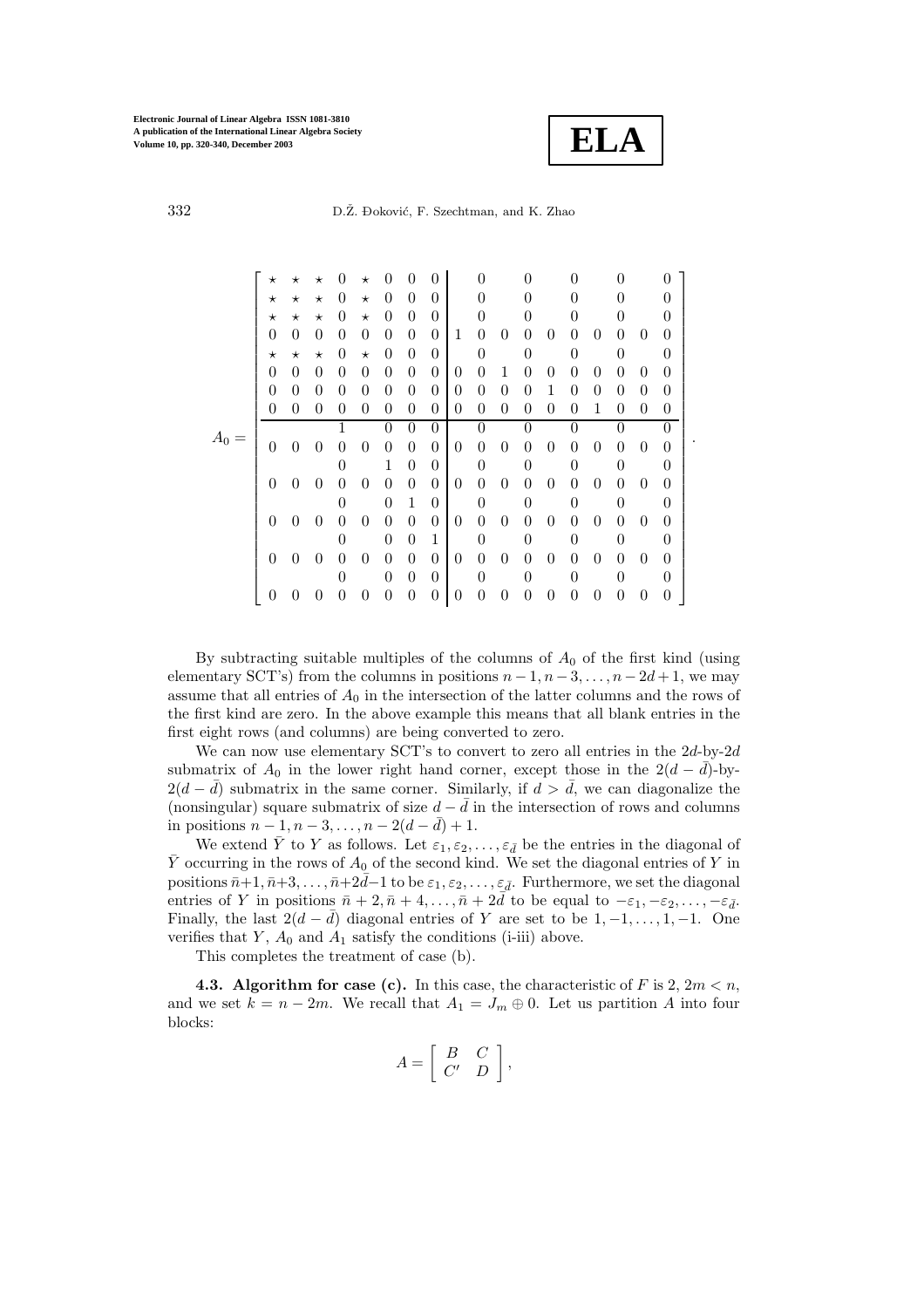

where  $B + B' = J_m$  and  $D' = D$  is of size k. In this case our recursive algorithm will produce a solution  $X$  of  $(1.2)$  of the form

$$
X = \left[ \begin{array}{cc} X_1 & X_2 \\ 0 & I_k \end{array} \right].
$$

Assume that D is non-alternate. Then we can assume that its last entry  $a_{nn} \neq 0$ . By adding suitable multiples of the last row of  $A$  to other rows (via ECT's), we may assume that  $a_{nn}$  is the sole nonzero entry in the last row and column. If  $n = 1$ , i.e.,  $m = 0$  and  $k = 1$ , then we can take  $X = I_1$ . Otherwise A splits and we can use recursion.

Next assume that  $D$  is alternate and nonzero. Then we may assume that it is the direct sum of a symmetric matrix of size  $k-2$  and the block  $J_1$ . We can now proceed in the same way as above to convert to 0 the last two columns of  $C$ . If  $m = 0$ and  $k = 2$ , then  $n = 2$  and we can take  $X = I_2$ . Otherwise A splits and we can use recursion.

Hence, we may now assume that  $D = 0$ . We can also split A if the rank of C is less than  $k$ . Thus we may assume that  $C$  has rank  $k$ .

Assume that the  $k$ -dimensional space spanned by the columns of  $C$  is not totally isotropic (with respect to  $J_m$ ). If  $n > 4$ , we can split A as in subsection 4.1. Otherwise  $n = 4$  and we may assume that  $C = I_2$ . Then

$$
X = \left[ \begin{array}{cc} I_2 & B \\ 0 & I_2 \end{array} \right]
$$

is a solution of (1.2) and has the desired form. Hence we may now assume that the above space is totally isotropic. Consequently,  $k \leq m$ . As in the previous section, we may also assume that  $(4.1)$  holds and all other entries of C are 0.

By adding suitable multiples of the last k columns to the first  $2m - 2k$  columns (via ECT's), we may assume that the first  $2m-2k$  entries of the rows  $2m-2k+2$ ,  $2m 2k + 4, \ldots, 2m$  of B are 0. The corresponding columns have the same property. By using the same argument, we can also assume that all entries in the intersection of the rows  $2m-2k+2$ ,  $2m-2k+4$ ,...,  $2m$  and columns  $2m-2k+1$ ,  $2m-2k+3$ ,...,  $2m-1$ of B are 0. As  $A + A' = J$  remains valid, all entries in the intersection of the rows  $2m-2k+1, 2m-2k+3, \ldots, 2m-1$  and columns  $2m-2k+2, 2m-2k+4, \ldots, 2m$  of B are 0, except that the entries just above the diagonal are equal to 1. This completes the first subroutine of the algorithm.

In order to help the reader visualize the shape of the matrix  $A$  at this point, we give an example. We take  $m = 6$  and  $k = 3$ . Then A has the form: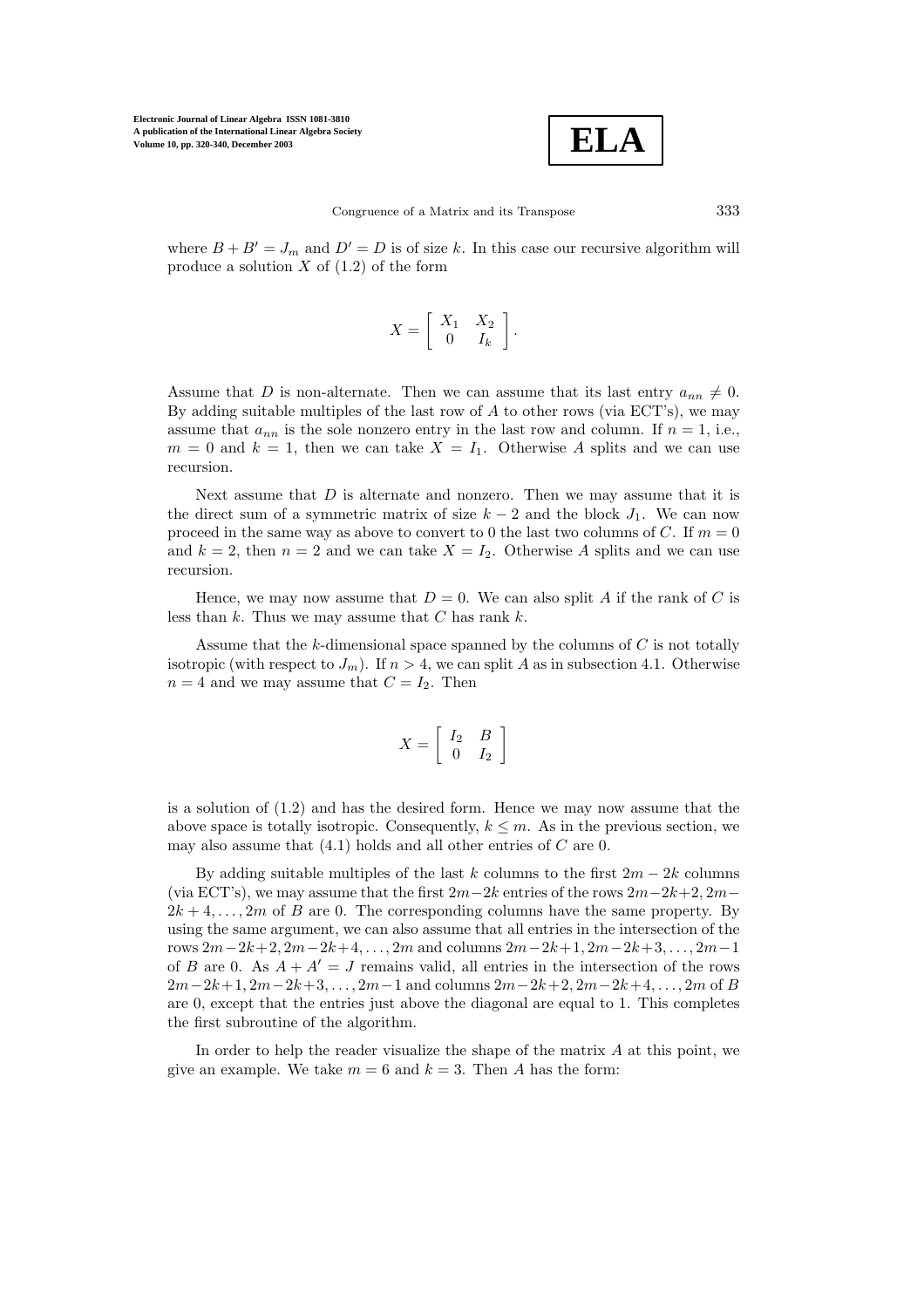

,

334 D.Ž. Đoković, F. Szechtman, and K. Zhao

|   |                |                  |                |                |                  |                |   |                  |                  | $\Omega$ |                | 0              | 0                | 0                | $\mathbf{0}$   |
|---|----------------|------------------|----------------|----------------|------------------|----------------|---|------------------|------------------|----------|----------------|----------------|------------------|------------------|----------------|
|   |                |                  |                |                |                  |                |   |                  |                  | 0        |                | 0              | 0                | $\boldsymbol{0}$ | 0              |
|   |                |                  |                |                |                  |                |   | 0                |                  | 0        |                | 0              | 0                | $\boldsymbol{0}$ | 0              |
|   |                |                  |                |                |                  |                |   | 0                |                  | 0        |                | $\overline{0}$ | $\boldsymbol{0}$ | $\boldsymbol{0}$ | 0              |
|   |                |                  |                |                |                  |                |   | 0                |                  | 0        |                | $\theta$       | $\boldsymbol{0}$ | $\boldsymbol{0}$ | $\overline{0}$ |
|   |                |                  |                |                |                  |                |   |                  |                  | 0        |                | 0              | $\overline{0}$   | $\boldsymbol{0}$ | 0              |
|   |                |                  |                |                |                  |                |   |                  |                  | 0        |                | 0              | 0                | $\overline{0}$   | $\theta$       |
| А | 0              | 0                | 0              | 0              | $\theta$         | $\theta$       | 0 | $^\star$         | $\overline{0}$   | $^\star$ | $\overline{0}$ | $^\star$       | $\mathbf{1}$     | $\overline{0}$   | $\overline{0}$ |
|   |                |                  |                |                |                  |                |   | 0                |                  | 1        |                | 0              | $\boldsymbol{0}$ | $\boldsymbol{0}$ | $\overline{0}$ |
|   | $\theta$       | $\overline{0}$   | 0              | $\overline{0}$ | $\overline{0}$   | $\theta$       | 0 | $^\star$         | $\boldsymbol{0}$ | $^\star$ | 0              | $^\star$       | 0                | $\mathbf 1$      | $\overline{0}$ |
|   |                |                  |                |                |                  |                | ٠ | 0                | $\bullet$        | 0        |                | 1              | $\overline{0}$   | $\boldsymbol{0}$ | 0              |
|   | 0              | 0                | 0              | 0              | $\theta$         | $\overline{0}$ | 0 | $^\star$         | $\overline{0}$   | $^\star$ | 0              | $^\star$       | 0                | $\boldsymbol{0}$ | 1              |
|   | 0              | 0                | 0              | 0              | 0                | $\overline{0}$ | 0 | 1                | 0                | 0        | 0              | $\overline{0}$ | 0                | $\boldsymbol{0}$ | $\overline{0}$ |
|   | $\overline{0}$ | 0                | $\overline{0}$ | 0              | $\overline{0}$   | $\overline{0}$ | 0 | $\boldsymbol{0}$ | $\overline{0}$   | 1        | 0              | $\overline{0}$ | $\boldsymbol{0}$ | $\boldsymbol{0}$ | $\overline{0}$ |
|   | 0              | $\boldsymbol{0}$ | 0              | 0              | $\boldsymbol{0}$ | 0              | 0 | $\boldsymbol{0}$ | 0                | 0        | 0              | 1              | $\boldsymbol{0}$ | 0                | 0              |

where the blank, bullet, and star entries remain unspecified.

In order to give a simple formula for the matrix  $X$ , it will be convenient to perform a congruence transformation which is not an SCT. For that purpose we just rearrange the rows of A so that the rows  $2m - 2k + 1$ ,  $2m - 2k + 3$ , ...,  $2m - 1$  come before the rows  $2m - 2k + 2$ ,  $2m - 2k + 4$ , ...,  $2m$  (and similarly the columns). Now  $A_1$  is no longer normalized. The matrices  $A$  and  $A_1$  have the following form

| $\left[ \begin{array}{cccc} A_{11} & A_{12} & 0 & 0 \end{array} \right]$ |                                                                                        |                       |  |         |                                                                                                              |  |                                           |
|--------------------------------------------------------------------------|----------------------------------------------------------------------------------------|-----------------------|--|---------|--------------------------------------------------------------------------------------------------------------|--|-------------------------------------------|
|                                                                          | $A = \begin{bmatrix} A'_{12} & A_{22} & I_k & 0 \ 0 & 0 & A_{33} & I_k \end{bmatrix},$ |                       |  |         |                                                                                                              |  |                                           |
|                                                                          |                                                                                        |                       |  | $A_1 =$ | $= \left[ \begin{array}{cccc} J_{m-k} & 0 & 0 & 0 \ 0 & 0 & I_k & 0 \ 0 & I_k & 0 & 0 \ \end{array} \right]$ |  |                                           |
| $\overline{0}$                                                           |                                                                                        | $0 \t I_k \t 0 \t \t$ |  |         | $\overline{0}$                                                                                               |  | $\begin{bmatrix} 0 & 0 & 0 \end{bmatrix}$ |

where all the blocks, except those in the first row and column, are square of size  $k$ . As  $A + A' = A_1$ , the matrices  $A_{22}$  and  $A_{33}$  are symmetric and  $A_{11} + A'_{11} = J_{m-k}$ .

Let us illustrate these modifications in the example given above. Then the new matrix  $\boldsymbol{A}$  has the following shape: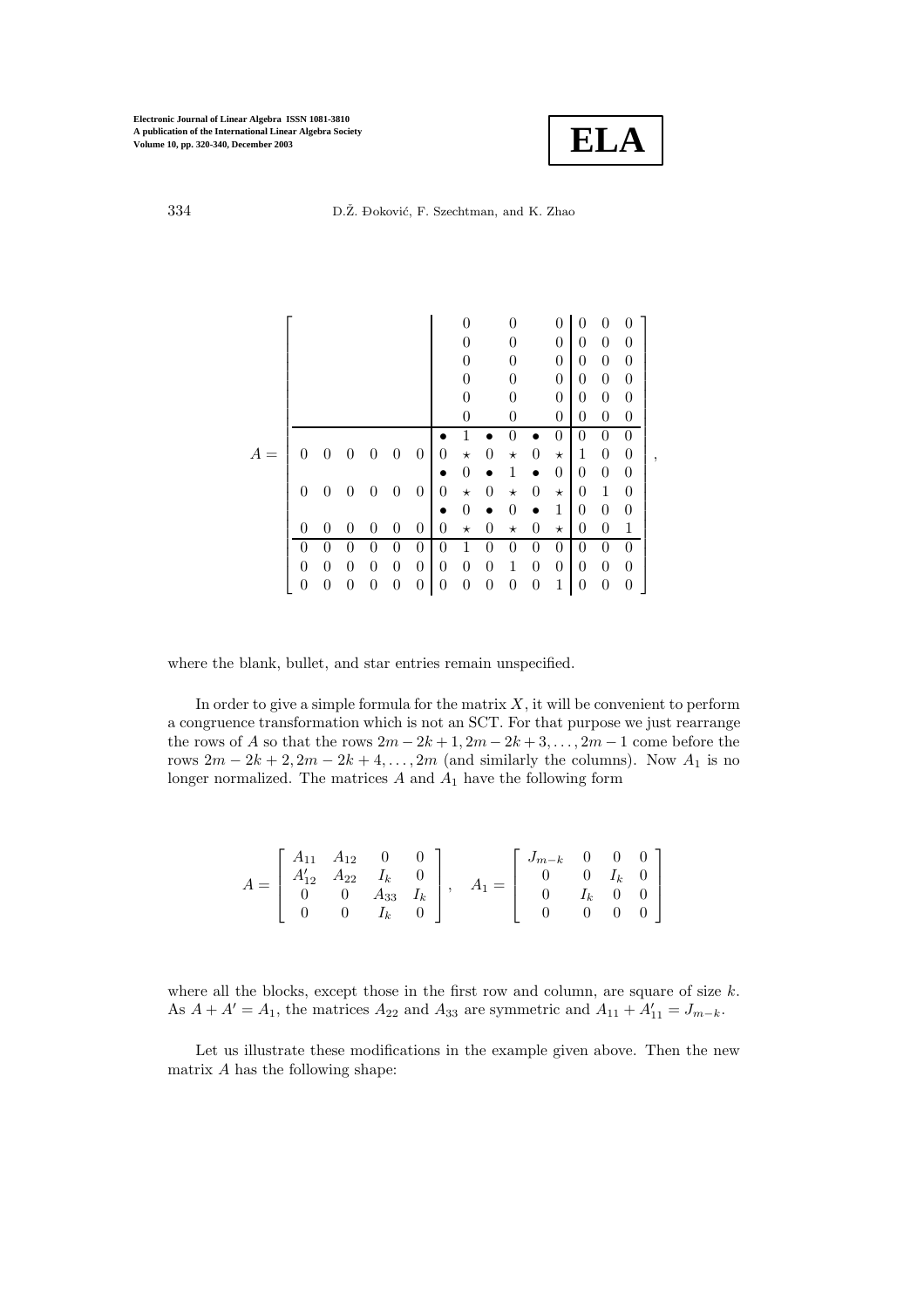

Congruence of a Matrix and its Transpose 335

|   |                |                |                |          |                |                  |   |                  |                | 0                | 0                | 0                | 0              | 0                | O                |  |
|---|----------------|----------------|----------------|----------|----------------|------------------|---|------------------|----------------|------------------|------------------|------------------|----------------|------------------|------------------|--|
|   |                |                |                |          |                |                  |   |                  |                | 0                | $\boldsymbol{0}$ | $\overline{0}$   | 0              | 0                | 0                |  |
|   |                |                |                |          |                |                  |   |                  |                | 0                | $\boldsymbol{0}$ | $\overline{0}$   | 0              | $\overline{0}$   | 0                |  |
|   |                |                |                |          |                |                  |   |                  |                | 0                | $\boldsymbol{0}$ | $\overline{0}$   | $\theta$       | 0                | 0                |  |
|   |                |                |                |          |                |                  |   |                  |                | 0                | $\boldsymbol{0}$ | $\boldsymbol{0}$ | $\theta$       | $\overline{0}$   | $\theta$         |  |
|   |                |                |                |          |                |                  |   |                  |                | 0                | 0                | $\overline{0}$   | 0              | $\overline{0}$   | $\overline{0}$   |  |
|   |                |                |                |          |                |                  |   |                  |                |                  | 0                | $\theta$         | 0              | $\theta$         | $\overline{0}$   |  |
| A |                |                |                |          |                |                  |   |                  |                | $\boldsymbol{0}$ | $\mathbf 1$      | $\boldsymbol{0}$ | $\overline{0}$ | $\boldsymbol{0}$ | $\boldsymbol{0}$ |  |
|   |                |                |                |          |                |                  |   |                  |                | 0                | 0                | 1                | 0              | 0                | 0                |  |
|   | 0              | 0              | 0              | $\theta$ | 0              | 0                | 0 | $\boldsymbol{0}$ | $\overline{0}$ | $^\star$         | $^\star$         | $^\star$         | 1              | 0                | $\overline{0}$   |  |
|   | $\overline{0}$ | 0              | $\overline{0}$ | 0        | $\overline{0}$ | $\boldsymbol{0}$ | 0 | $\boldsymbol{0}$ | $\overline{0}$ | $^\star$         | $^\star$         | $^\star$         | 0              | 1                | 0                |  |
|   | $\overline{0}$ | 0              | $\overline{0}$ | $\theta$ | $\overline{0}$ | $\boldsymbol{0}$ | 0 | $\overline{0}$   | $\overline{0}$ | $^\star$         | $^\star$         | $^\star$         | 0              | 0                | 1                |  |
|   | $\theta$       | $\overline{0}$ | $\overline{0}$ | $\theta$ | $\overline{0}$ | $\theta$         | 0 | $\boldsymbol{0}$ | $\overline{0}$ | 1                | $\theta$         | $\theta$         | 0              | $\overline{0}$   | $\overline{0}$   |  |
|   | $\overline{0}$ | 0              | $\overline{0}$ | $\theta$ | $\overline{0}$ | $\overline{0}$   | 0 | $\boldsymbol{0}$ | $\overline{0}$ | $\overline{0}$   | $\mathbf 1$      | $\boldsymbol{0}$ | $\overline{0}$ | 0                | $\overline{0}$   |  |
|   | 0              | 0              | 0              | 0        | 0              | 0                | 0 | $\boldsymbol{0}$ | 0              | 0                | $\boldsymbol{0}$ | 1                | 0              | 0                | 0                |  |
|   |                |                |                |          |                |                  |   |                  |                |                  |                  |                  |                |                  |                  |  |

where the bullet (resp. star) entries are those of  $A_{22}$  (resp.,  $A_{33}$ ).

Assume that  $A_{22}$  is non-alternate. By performing congruence transformation on A with a suitable block-diagonal matrix  $I_{2(m-k)} \oplus Z \oplus (Z')^{-1} \oplus Z$ , we can assume that  $A_{22}$  is a diagonal matrix (see [8]) and that its last diagonal entry is nonzero. By using elementary SCT's, we can assume that the last column of  $A_{12}$  is 0. As a side-effect of these elementary SCT's, the zero blocks just below  $A'_{12}$  and  $A_{22}$  may be spoiled (and the block  $A_{33}$  may be altered). This damage can be easily repaired by using elementary SCT's which add multiples of the last  $k$  columns to the first  $2m - k$  columns. By adding suitable multiples of the last k columns (and rows) we may assume that the symmetric matrix  $A_{33}$  is diagonal. If  $n = 3$ , i.e.,  $m = k = 1$ , then we can take

$$
X = \left[ \begin{array}{rrr} 1 & 0 & 1 \\ 0 & 1 & 0 \\ \hline 0 & 0 & 1 \end{array} \right].
$$

Otherwise A splits (with one of the blocks of size 3).

Next assume that  $A_{22}$  is alternate and nonzero. Then we may assume that it is the direct sum of a symmetric matrix of size  $k-2$  and the block  $J_1$ . We can now proceed in the same way as above to convert to 0 the last two columns of  $A_{12}$  and to diagonalize  $A_{33}$ . If  $n = 6$ , i.e.,  $m = k = 2$ , then we can take

$$
X = \begin{bmatrix} I_2 & 0 & I_2 \\ 0 & I_2 & 0 \\ \hline 0 & 0 & I_2 \end{bmatrix}.
$$

Otherwise A splits and we can use recursion.

Hence, we may now assume that  $A_{22} = 0$ .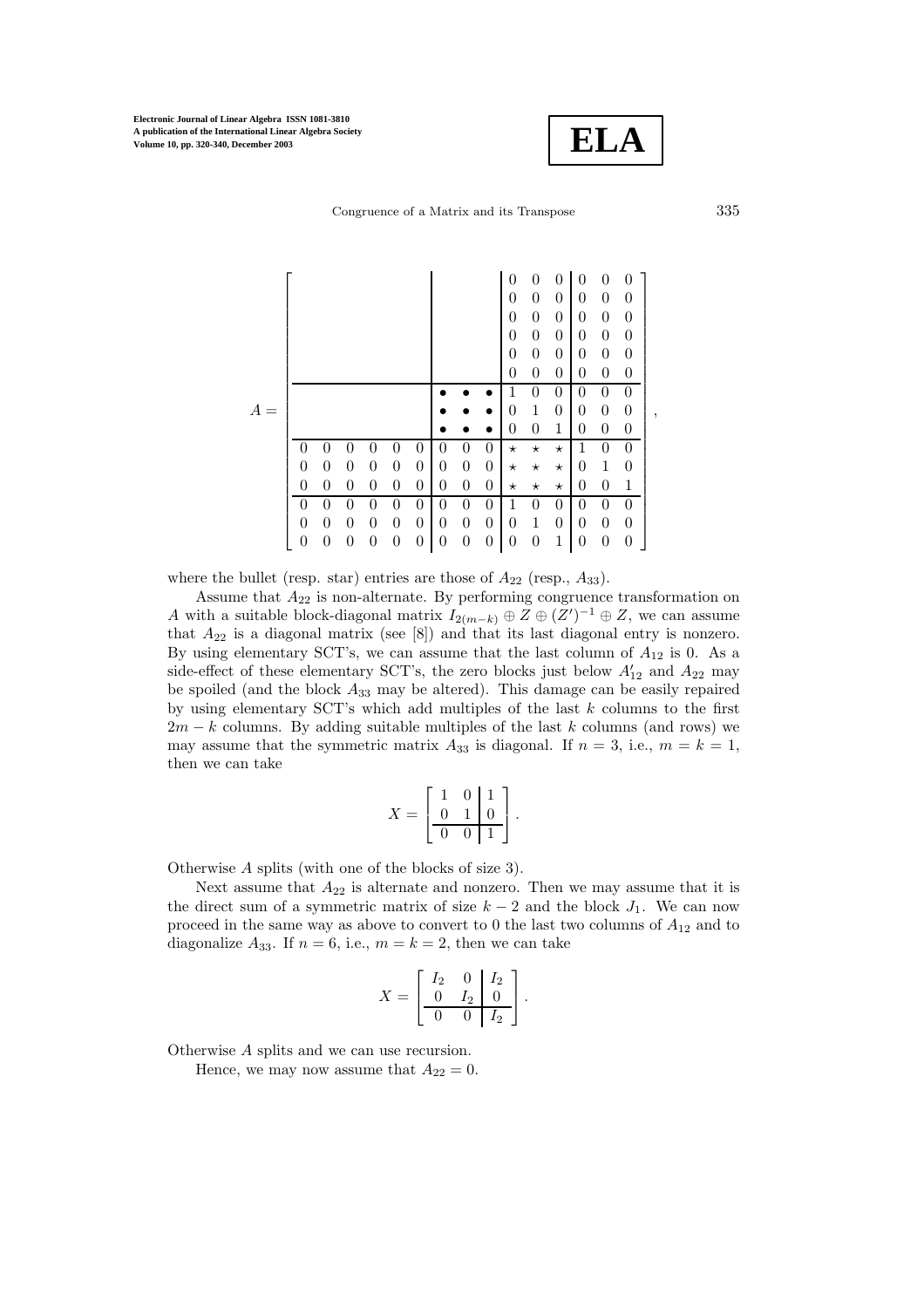

We now introduce a truncated version of the problem, in which we replace  $A$ with its principal submatrix  $\overline{A}$  obtained by deleting the last 2k rows and columns. The truncated matrix,  $\overline{A}$ , is of size  $n - 2k(= 2m - k)$ . Let  $\overline{A}_1$  be the corresponding submatrix of  $A_1$ , i.e.,  $\bar{A}_1 = \bar{A} + (\bar{A})' = J_{m-k} \oplus 0$ .

By using recursion, our algorithm can compute a matrix  $\bar{X} \in GL_{n-2k}(F)$  of the form

$$
\bar{X} = \left[ \begin{array}{cc} X_1 & X_2 \\ 0 & I_k \end{array} \right]
$$

such that  $(\bar{X})^2 = I_{n-2k}$  and  $\bar{X}\bar{A}(\bar{X})' = (\bar{A})'$ . The last condition is equivalent to  $\bar{X}\bar{A}$ being a symmetric matrix. In terms of the blocks of  $\bar{A}$  and  $\bar{X}$ , we have

$$
X_1^2 = I_{2(m-k)}, X_1 X_2 = X_2, X_1 A_{12} = A_{12}, X_1 A_{11} + X_2 A'_{12} \in \text{Sym}_{2(m-k)}(F).
$$

We now use  $\overline{X}$  to construct the desired  $X \in GL_n(F)$ . Our matrix X is given by the following formula:

$$
X = \left[ \begin{array}{cccc} X_1 & X_2 & 0 & X_3 \\ 0 & I_k & 0 & X_4 \\ X_5 & X_6 & I_k & A_{33} \\ 0 & 0 & 0 & I_k \end{array} \right],
$$

where

$$
X_3 = A_{11}J_{m-k}X_2 + A_{12}X'_2J_{m-k}A_{11}J_{m-k}X_2,
$$
  
\n
$$
X_4 = I_k + A'_{12}J_{m-k}X_2,
$$
  
\n
$$
X_5 = X'_2J_{m-k},
$$
  
\n
$$
X_6 = X'_2J_{m-k}A_{11}J_{m-k}X_2.
$$

The matrix  $X_6$  is symmetric. Indeed we have:

$$
X'_6 = X'_2 J_{m-k} A'_{11} J_{m-k} X_2 = X'_2 J_{m-k} (A_{11} + J_{m-k}) J_{m-k} X_2 = X_6 + X'_2 J_{m-k} X_2.
$$

Since  $X_1X_2 = X_2$ , the column-space of  $X_2$  is contained in the 1-eigenspace of  $X_1$ . On the other hand, we know from the proof of Theorem 1.6 that this eigenspace is a maximal totally isotropic subspace (with respect to  $J_{m-k}$ ). Hence  $X_2' J_{m-k} X_2 = 0$ and so  $X_6' = X_6$ . It is now straightforward to verify that XA is symmetric.

It remains to verify that  $X^2 = I_n$ . Note that the column-space of  $I_{2(m-k)} + X_1$ and also of  $A_{12}$  is contained in the 1-eigenspace of  $X_1$ . The same argument as above shows that  $X_2'J_{m-k}(I_{2(m-k)} + X_1) = 0$  and  $A'_{12}J_{m-k}X_2 = 0$ . The first of these equalities can be rewritten as  $X_1' J_{m-k} X_2 = J_{m-k} X_2$ . By using these equalities, we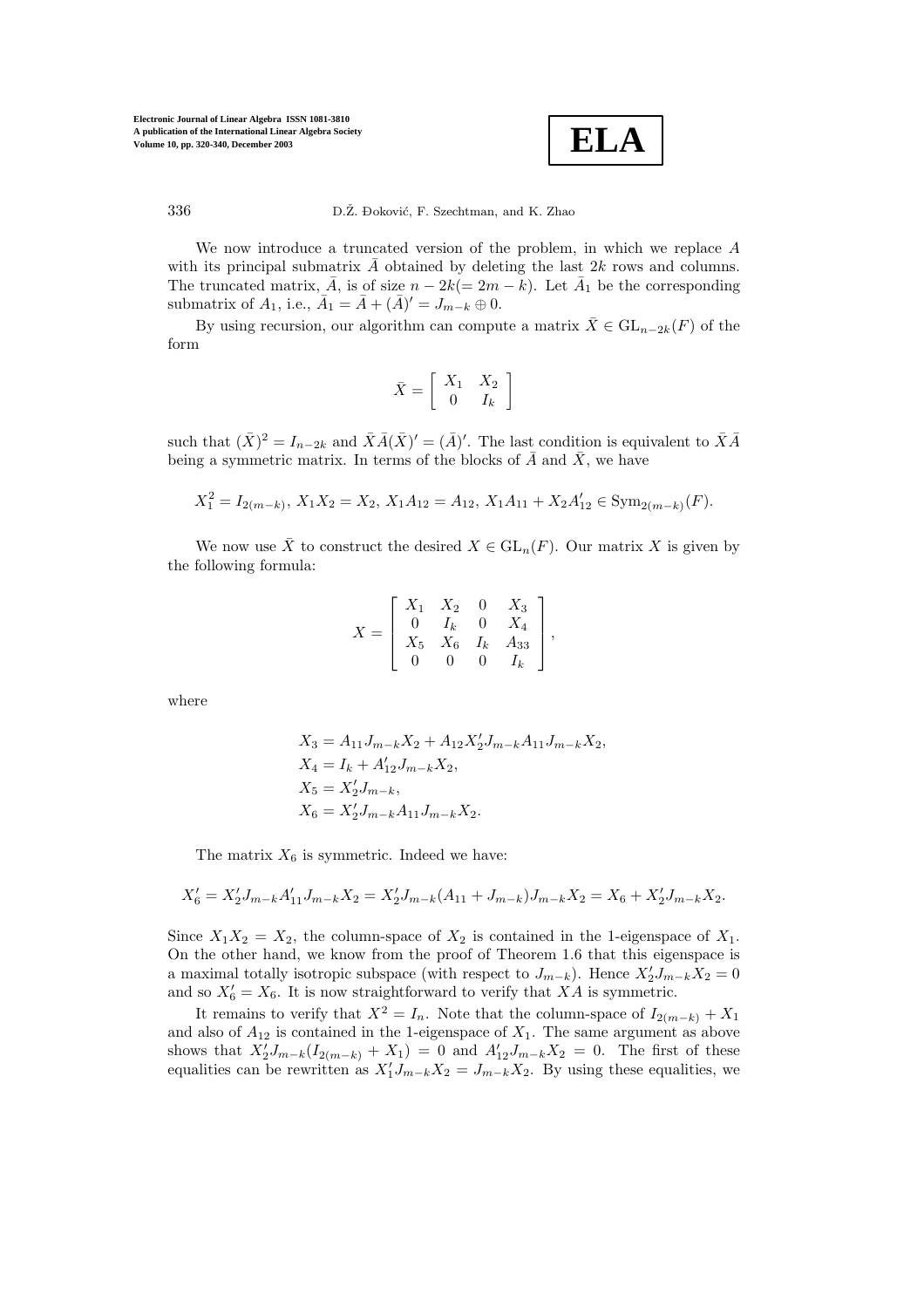$$
\boxed{\textbf{ELA}}
$$

Congruence of a Matrix and its Transpose 337

find that

$$
X_5X_1 + X_5 = X_2'J_{m-k}(I_{2(m-k)} + X_1) = 0,
$$
  
\n
$$
X_5X_2 = X_2'J_{m-k}X_2 = 0,
$$
  
\n
$$
X_1X_3 + X_2X_4 + X_3 = X_1A_{11}J_{m-k}X_2 + A_{11}J_{m-k}X_2 + X_2 + X_2A_{12}'J_{m-k}X_2
$$
  
\n
$$
= (A'_{11}X'_1 + A_{12}X'_2)J_{m-k}X_2 + A_{11}J_{m-k}X_2 + X_2
$$
  
\n
$$
= A'_{11}X'_1J_{m-k}X_2 + A_{11}J_{m-k}X_2 + X_2
$$
  
\n
$$
= A'_{11}J_{m-k}X_2 + A_{11}J_{m-k}X_2 + X_2 = 0,
$$
  
\n
$$
X_5X_3 + X_6X_4 = X'_2J_{m-k}A_{12}X'_2J_{m-k}A_{11}J_{m-k}X_2
$$
  
\n
$$
+ X'_2J_{m-k}A_{11}J_{m-k}X_2A'_{12}J_{m-k}X_2 = 0.
$$

Thus  $X^2 = I_n$  as claimed.

This completes the treatment of case (c).

**4.4. Algorithm for case (d).** In this case there is no restriction on the characteristic of F,  $n = 2m$ , both matrices  $A_0$  and  $A_1$  are nonsingular, and we have  $A_1 = J_m$ . In view of Proposition 3.1, we may also assume that  $\det(A) \neq 0$ . Thus all three bilinear forms:

$$
\langle x, y \rangle = x'Ay, \quad x, y \in V,
$$
  

$$
\langle x, y \rangle_0 = x'A_0y, \quad x, y \in V,
$$
  

$$
\langle x, y \rangle_1 = x'A_1y, \quad x, y \in V
$$

are nondegenerate. The second form is symmetric and the third is alternate. If  $W$  is a subspace of  $V$ , there are two kinds of orthogonal complements with respect to the first form: The *right orthogonal complement*

$$
W^{\perp} = \{ y \in V : \langle x, y \rangle = 0, \forall x \in W \},
$$

and the *left orthogonal complement*

$$
{}^{\perp}W = \{ y \in V : \langle y, x \rangle = 0, \forall x \in W \}.
$$

Set  $S = J_m A$ , an invertible matrix which we also consider as a linear operator on V. We make V into a module over the polynomial algebra  $F[t]$  by letting t act as the multiplication by S. We write  $f \cdot x$  for the action of  $f \in F[t]$  on  $x \in V$ . We denote by \* the involutorial automorphism of the F-algebra  $F[t]$  which sends t to  $-1-t$ . Thus if  $f \in F[t]$ , then  $f^* \in F[t]$  is defined by  $f^*(t) = f(-1-t)$ . One can check without difficulty that  $f^* = f$  holds if and only if  $f(t) = g(t + t^2)$  for some  $g \in F[t]$ . If the characteristic of F is not 2, then  $f^* = -f$  holds if and only if  $f(t) = (2t+1)g(t+t^2)$ for some  $g \in F[t]$  and, consequently, if  $f \neq 0$ , then  $f^* = -f$  implies that f has odd degree.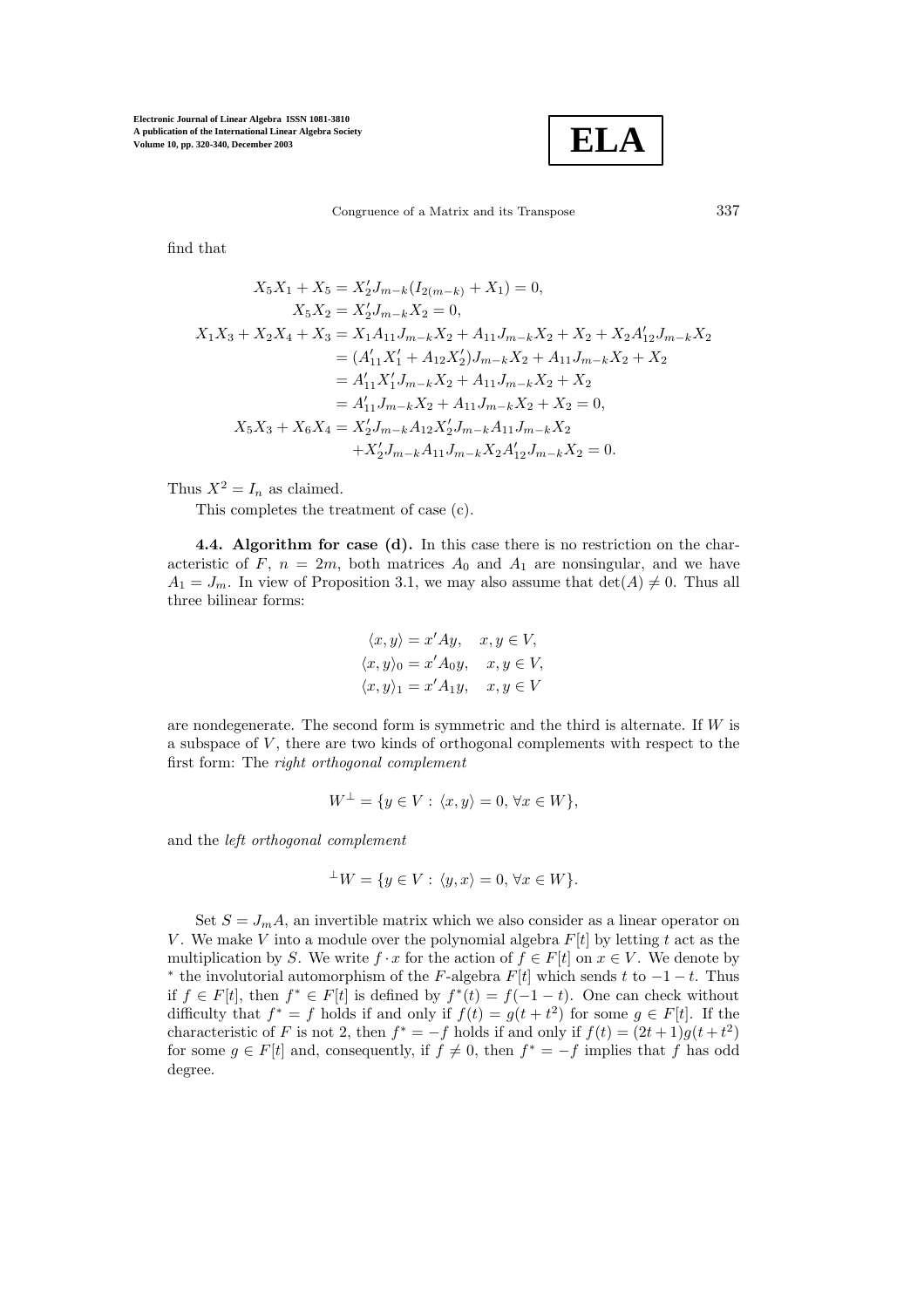

338 D.Ž. Đoković, F. Szechtman, and K. Zhao

It is straightforward to verify that for all  $x, y \in V$  we have

$$
\langle x, t \cdot y \rangle = -\langle (1+t) \cdot x, y \rangle,
$$
  
\n
$$
\langle x, t \cdot y \rangle_1 = -\langle (1+t) \cdot x, y \rangle_1,
$$
  
\n
$$
\langle x, t \cdot y \rangle_1 = -\langle x, y \rangle,
$$
  
\n
$$
\langle x, y \rangle + \langle y, x \rangle = \langle x, y \rangle_0,
$$
  
\n
$$
\langle x, y \rangle - \langle y, x \rangle = \langle x, y \rangle_1.
$$

The first two of these identities imply that

$$
\langle x, f \cdot y \rangle = \langle f^* \cdot x, y \rangle, \quad \forall x, y \in V, \quad \forall f \in F[t];
$$
  

$$
\langle x, f \cdot y \rangle_1 = \langle f^* \cdot x, y \rangle_1, \quad \forall x, y \in V, \quad \forall f \in F[t].
$$

The second and third imply that if a subspace W of V is S-invariant (i.e., an  $F[t]$ submodule), then

$$
^{\perp}W = W^{\perp} = W^{\perp_1},
$$

and we shall denote this subspace simply by  $W^{\perp}$ .

Let f denote the minimal polynomial of S and let  $f = f_1 f_2 \cdots f_k$  be its squarefree factorization. Since  $J_m S' = -J_m A' J_m = -J_m A J_m - J_m = -(I_n + S) J_m$  and  $S'$ is similar to S, we conclude that S and  $-I_n - S$  are similar matrices. This implies that  $f^* = \pm f$ , and so each  $f_i^* = \pm f_i$ . If the characteristic of F is not 2, since  $2S + I_n = J_m A_0$  and  $A_0$  is nonsingular, we conclude that  $2t + 1$  does not divide f. Hence  $f^* = f$  in all cases, and also  $f_i^* = f_i$  for all *i*'s.

Let  $f_1 = gh$  where  $g^* = g$  and  $h^* = h$  are monic polynomials. We set

$$
V_g = \bigcup_{i \ge 0} \ker(g(S)^i)
$$

and define  $V_h$  similarly. Then  $V = V_g \oplus V_h$  and  $V_g^{\perp} = V_h$ . Consequently, if  $g^* = g$  is a monic divisor of  $f_1$ , then

$$
(4.2) \t\t V = V_g \oplus V_g^{\perp}.
$$

Assume that  $f_i \neq f_1$  for some i. Then  $g = f_i$  and  $h = f_1/f_i = h^*$  are relatively prime monic nonconstant polynomials. Hence (4.2) is valid. Clearly, we can construct the subspace  $V_g$  and so we obtain a splitting of A.

From now on we assume that  $f_i = f_1$  for all  $i = 2, ..., k$ , i.e.,  $f = f_1^k$ . For  $0 \leq i \leq k$ , we denote by  $V_i$  the kernel of the operator  $f_1(S)^{k-i}$ . In particular,  $V_0 = V$ and  $V_k = 0$ . Set  $V = V/V_1$  and, for  $x \in V$ ,  $\bar{x} = x + V_1$ . The bilinear form  $V \times V \to F$ defined by  $(x, y) \rightarrow \langle x, f_1^{k-1} \cdot y \rangle_0$  has  $V_1$  as its (left and right) radical. It induces a nondegenerate bilinear form  $\overline{V} \times \overline{V} \to F$  given by  $(\bar{x}, \bar{y}) \to \langle x, f_1^{k-1} \cdot y \rangle$ . This form is not skew-symmetric because

$$
\langle x, f_1^{k-1} \cdot y \rangle + \langle y, f_1^{k-1} \cdot x \rangle = \langle x, f_1^{k-1} \cdot y \rangle + \langle f_1^{k-1} \cdot y, x \rangle = \langle x, f_1^{k-1} \cdot y \rangle_0
$$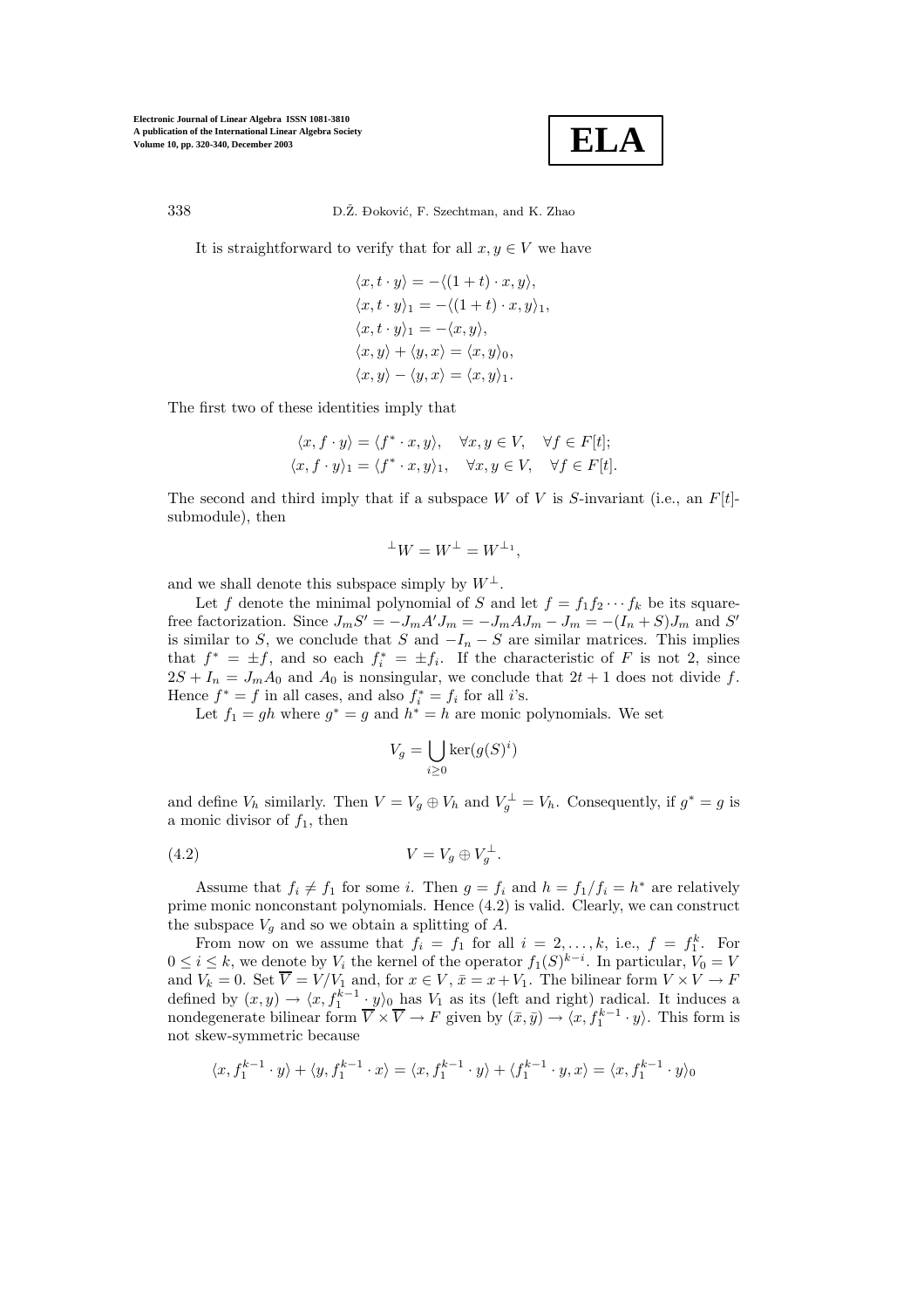

and  $\langle \cdot, \cdot \rangle_0$  is nondegenerate.

Therefore we can choose  $v \in V$  such that  $\overline{v}$  is a non-isotropic vector with respect to the above form, i.e., if  $w = f_1^{k-1} \cdot v$ , then  $\langle v, w \rangle \neq 0$ . Let  $W = F[t] \cdot v$  be the cyclic submodule generated by v and set  $U = W \cap W^{\perp}$ . Of course, U is also cyclic, say  $U = F[t] \cdot u$ , where  $u = g \cdot v$  and g is a monic divisor of f. Since  $0 = \langle u, v \rangle = \langle g \cdot v, v \rangle = \langle v, g^* \cdot v \rangle$ , we deduce that  $g^* \cdot v \in U$ , i.e., g divides  $g^*$ . It follows that  $g^* = g$ . Thus  $f = gh$ , with  $h^* = h$  also monic. As  $\langle v, w \rangle \neq 0$ , we have  $w \notin U$  which implies that  $f_1$  does not divide h. Thus  $h_1$ , the square-free part of h, is a proper divisor of  $f_1$  and  $h_1^* = h_1$ . If  $h_1 \neq 1$ , then by applying an argument used above we can construct a splitting of A. Otherwise  $U = 0$ , i.e.,  $V = W \oplus W^{\perp}$ . If  $W \neq V$ , then again A splits. Hence we may assume that  $V = W$ .

The vectors  $S^i v$  for  $0 \leq i < n$  form a basis of V. Hence if  $W_0$  is the subspace of V with basis  $\{v_i = (t + t^2)^{i-1} \cdot v : 1 \le i \le m\}$  and  $W_1 = t \cdot W_0$ , then  $V = W_0 \oplus W_1$ . Since

$$
\langle (t+t^2)^i \cdot v, (t+t^2)^j \cdot v \rangle_1 = (-1)^{i+j} \langle t^{i+j} \cdot v, t^{i+j} \cdot v \rangle_1 = 0,
$$

we have  $W_0^{\perp_1} = W_0$  and similarly  $W_1^{\perp_1} = W_1$ . Since

$$
\langle t(t+t^2)^i \cdot v, (t+t^2)^j \cdot v \rangle = (-1)^{i+j} \langle t^{i+j+1} \cdot v, t^{i+j} \cdot v \rangle = (-1)^{i+j} \langle t^{i+j+1} \cdot v, t^{i+j+1} \cdot v \rangle_1 = 0,
$$

we have also  $W_1^{\perp} = W_0$ . Hence there exists a unique ordered basis  $\{w_1, \ldots, w_m\}$ of  $W_1$  such that  $\{v_1, w_1, \ldots, v_m, w_m\}$  is a symplectic basis of V. Denote by P the matrix whose columns are the vectors  $v_1, v_2, \ldots, v_m, w_1, w_2, \ldots, w_m$  (in this order). Since  $\langle w_i, v_i \rangle = 0$ , we have  $\langle v_i, w_j \rangle = \langle v_i, w_j \rangle$  for all i, j. We infer that

$$
P'AP = \left[ \begin{array}{cc} B & I_m \\ 0 & C \end{array} \right]
$$

for some invertible symmetric matrices  $B$  and  $C$ . It remains to observe that

$$
Y = \left[ \begin{array}{cc} -I_m & C^{-1} \\ 0 & I_m \end{array} \right]
$$

is involutory and satisfies  $YP'APY' = P'A'P$ .

This completes the description of our algorithm (and the proof of Theorem 1.4).

**5. Two open problems.** We denote by F an arbitrary field. The matrices will be denoted by lower case latin letters. We set  $M_n = M_n(F)$  and  $G = SL_n(F)$ . The congruence action of G on  $M_n$  is defined by  $a \cdot x = axa'$   $(a \in G, x \in M_n)$ . It is one of the several most important group actions studied in Linear Algebra. (One usually considers the restriction of this action to symmetric or skew-symmetric matrices.)

Let  $F[M_n]$  be the algebra of polynomial functions on  $M_n$ . The congruence action of G on  $M_n$  induces an action of G on  $F[M_n]$  by

$$
(a \cdot f)(x) = f(a^{-1} \cdot x) = f(a^{-1}x(a')^{-1}),
$$